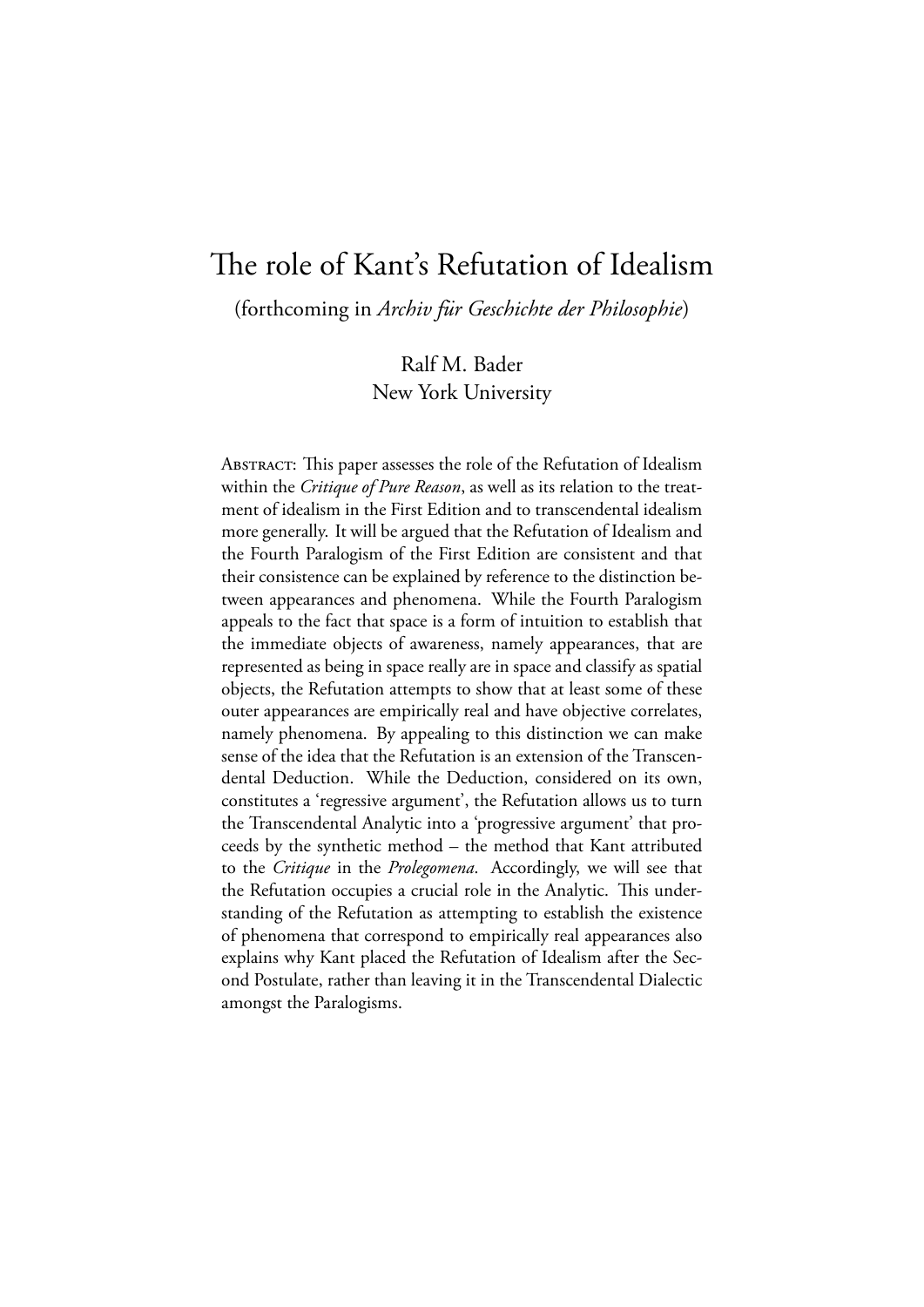#### Introduction

The Refutation of Idealism is an attempt to refute what Kant calls problematic idealism. According to this kind of idealism, the existence of outer objects is doubtful and unprovable. The problematic idealist argues that our own existence and inner experience is all that we can be certain of and that the existence of the external world can only be inferred by a questionable procedure from the effects it has on us. This type of idealism is based on epistemological considerations that Kant believes to be illustrated by Descartes' methodical doubt in the *Discourse on Method* (cf. AA: 28, p. 681).<sup>1</sup>

e Refutation of Idealism is an addition to the Second Edition of the *Critique of Pure Reason*, where it was placed amongst the Postulates of Empirical Thought. In the First Edition, it is the Fourth Paralogism in the Transcendental Dialectic that deals with problematic idealism. This account, however, was removed from the Second Edition, where it was replaced by a paralogism concerning the immateriality of the soul.

This change probably occurred due to historical reasons as Kant wanted to avoid the charge made by the Feder-Garve review in the *Göttingische Anzeigen von gelehrten Sachen*, published in 1782, that his theory was, like that of Berkeley, a system of "idealism that encompasses spirit and matter in the same way, and transforms the world and us into representations" (Feder and Garve: 1989, p. ). Relatedly, they had argued that his treatment of idealism in the Fourth Paralogism was unsatisfactory since "vulgar, or, as the author calls it, empirical idealism is in this way rebutted, not through a proof of the existence of bodies, but through the disappearance of the privilege, which the conviction of our own existence was thought to have" (Feder and Garve: 1989, p. 197). Kant already took up this issue in the *Prolegomena*, where he repeatedly tried to distance himself from Berkeleyan idealism, but obviously felt the need to further emphasise the difference.<sup>2</sup>

A further possible historical motivation can be glanced from Kant's remark in the B-Preface that it is "a scandal to philosophy and to human reason in general that the existence of things outside us ... must be accepted merely on *faith*" (Bxxxix). As Erdmann has noted, this is likely to be a reference to Friedrich Jacobi's criticisms of the Kantian system. Jacobi claimed that Kant's arguments were unsuccessful and that we would have to give 'faith' a systematic role in philosophy (cf. Jacobi:  $1785$ ). Kant was worried by Jacobi's criticisms and used the Second Edition to reply to some of them, attempting to show that transcendental

With the exception of references to the *Critique of Pure Reason*, which will take the usual form of citing the page numbers in the A- and B-editions, all references to Kant's works will be to the *Akademie-Ausgabe* (Kant: 1900) and will be cited by giving the volume and page numbers. Translations are my own.

<sup>&</sup>lt;sup>2</sup>Cf. AA: 4, p. 293 and the second part of the Appendix which directly addresses itself to the Feder-Garve review, AA: 4, pp. 372-380.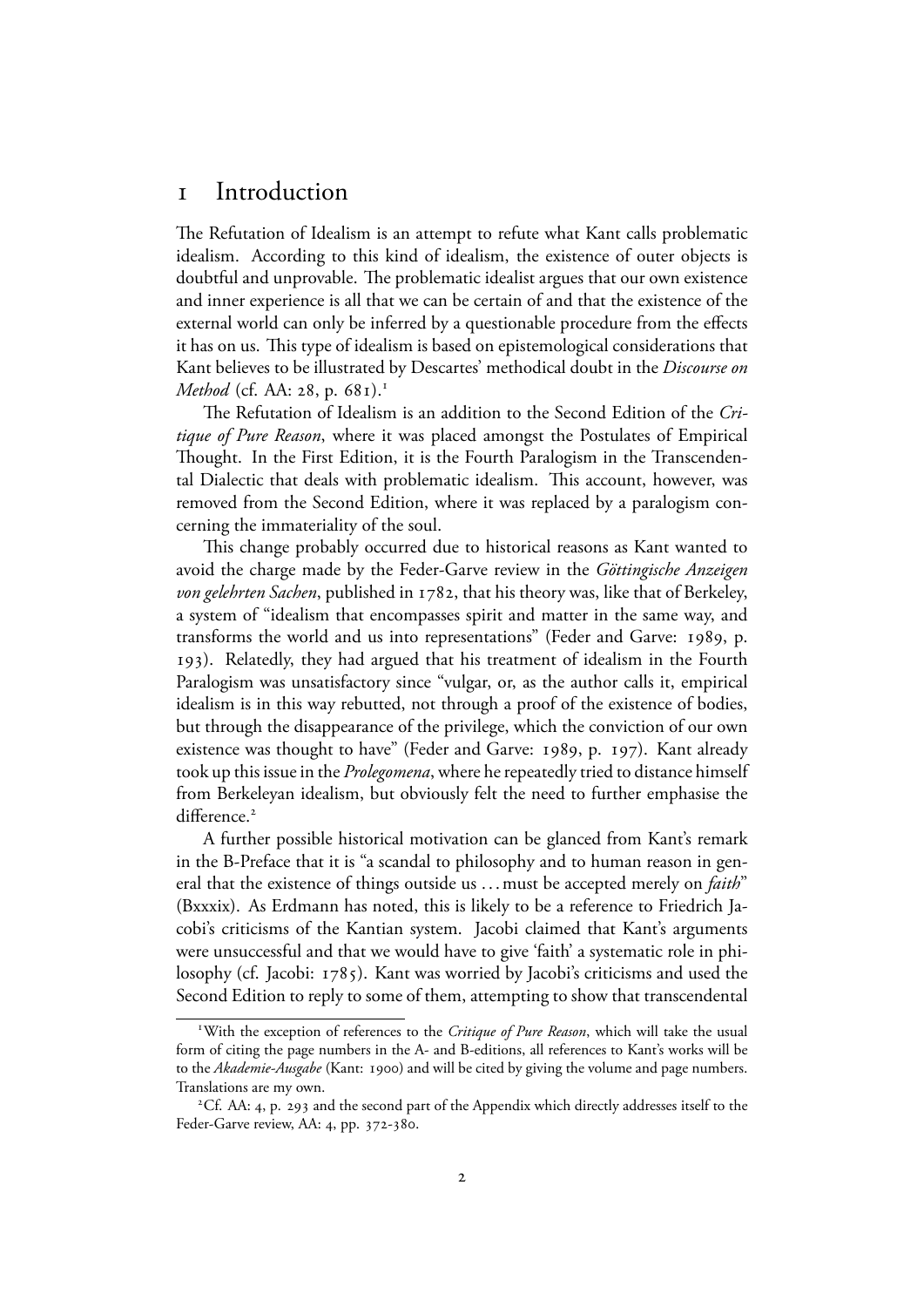idealism was not ineffectual and that no appeal to faith was required.

Dyck has recently argued that yet another historical motivation results from Kant's engagement with Mendelssohn's last book, the *Morgenstunden*, which was published in 1785, insofar as "Kant's Refutation of Idealism is intended (at least in part) to undermine the Cartesian starting-point Mendelssohn had presumed throughout his campaign against Kantian idealism" (Dyck: manuscript). While Kant had defended the coherence of transcendental idealism against the objections raised by Mendelssohn (as well as Lambert and Schultz) in §7 of the Transcendental Aesthetic, the Refutation directly targets the Cartesian conception of self-knowledge, according to which inner intuition is privileged over outer intuition, that forms the basis of Mendelssohn's criticisms.

In addition to these historical reasons, there were systematic reasons for changing the location of the discussion of idealism, as well as for altering the line of argument. As regards the location, we can note that it is not adequate to place a refutation of idealism in the Transcendental Dialectic among the Paralogisms. A refutation is the wrong kind of argument for this section because (i) the Dialectic consists of criticisms of dogmatic arguments, rather than of refutations of substantive positions (cf.  $A_388-389$ ), and (ii) the problem of idealism treated in the Refutation of Idealism is an epistemological problem, since Kant is concerned with 'problematic idealism', responding to the sceptic's epistemological challenge to the belief in the existence of the external world, and as such does not belong in the Dialectic which is concerned with metaphysical claims. Moreover, as regards the substance of the argument, it is clear that the Fourth Paralogism does not give a fully satisfactory treatment of idealism.

Accordingly, we can see that it is likely that a mixture of motivations was at play, resulting, on the one hand, from a dissatisfaction with the location and argument of the earlier refutation and, on the other, from an attempt to respond to the criticisms made by Feder, Garve, Jacobi and Mendelssohn. The problem of idealism was an important issue for Kant and was on his mind for a long time, even after having written the Refutation of Idealism.<sup>4</sup> He was not fully satisfied with his treatment of it in the Second Edition of the *Critique of Pure Reason*, as can be seen from the fact that he already made alterations and corrections in the B-Preface, and Kant often returned to this problem in the Reflexionen, trying out and developing new strategies to deal with it.

<sup>&</sup>lt;sup>3</sup>On the role of Kant's anti-Cartesianism in his dispute with Lambert, Mendelssohn and Schultz, cf. Bader: forthcoming.

<sup>&</sup>lt;sup>4</sup>In the metaphysics lectures Dohna, Kant describes idealism as "a kind of cancer in metaphysics" (AA: 28, p. 681).

<sup>&</sup>lt;sup>5</sup>Cf. R5653-5655, R6311-6317, R6319, R6323, and the *Leningrad Reflexion*. The Reflexionen are Kant's hand-written notes and are collected in Volumes 14-23 of the *Akademie-Ausgabe*. Unlike in the case of most Reflexionen, we do know the exact dates of  $R6311-R6317$  and can accordingly be sure that they post-date the Second Edition since they result from Kant's discussions with Kiesewetter in September and October 1790.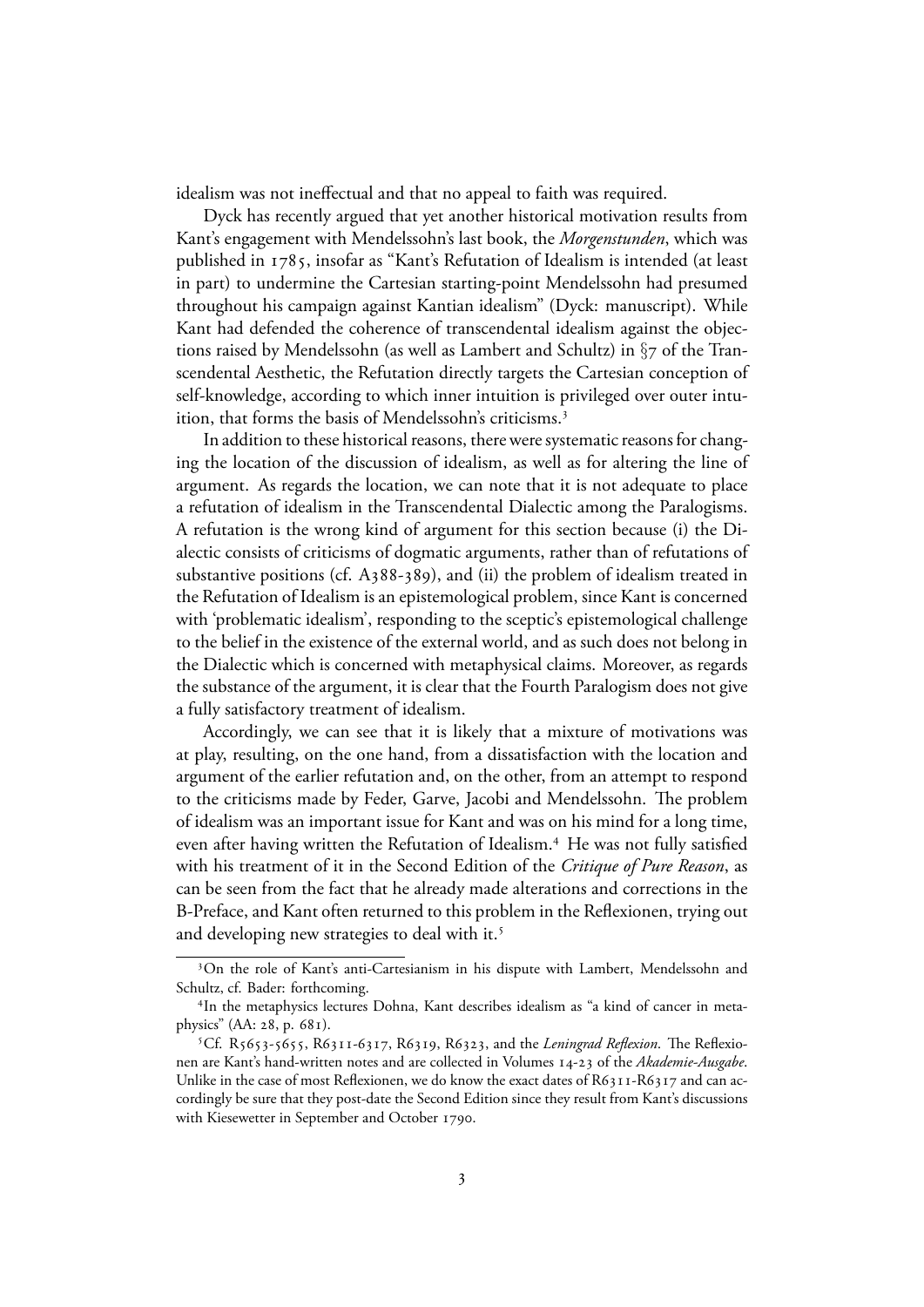This paper will consider the setting of the Refutation, analysing what role it occupies within the *Critique* and how it is related to the Fourth Paralogism, to the Transcendental Deduction, to the Second Postulate and to transcendental idealism more generally. It will show (i) that the two refutations are not inconsistent, (ii) that the Refutation is an important extension of the Transcendental Deduction, (iii) that Kant was justified in relocating his discussion of idealism to the Postulates of Empirical Thought, and (iv) that there is no clash between transcendental idealism and the Refutation of Idealism, even though the Refutation would prove the existence of noumena, if it were to be successful.

### 2 The Refutation and the Fourth Paralogism

Traditionally, it has been argued that the Fourth Paralogism and the Refutation of Idealism are inconsistent and irreconcilable as the Refutation appears to deny what the Fourth Paralogism tried to establish. For example, Kemp Smith claims that the Refutation "proves the direct opposite of what is asserted in the first edition" and he talks about the "striking contradiction between Kant's various refutations of idealism" (Kemp Smith: 1923, p. 314). Similarly, Vaihinger says that it is impossible to find an interpretation that can reconcile the "screaming contrast" because the two refutations "relate to one another like Yes and No, like affirmation and negation, like A and non-A. They were, are and remain irreconcilable" (Vaihinger:  $1884$ , pp.  $131-132$ ).

This attitude is to an extent understandable since Kant says in the Fourth Paralogism that, according to transcendental idealism, matter is "only a species of representations (intuition), which are called external, not as standing in relation to objects *in themselves external*, but because they relate perceptions to the space in which all things are external to one another, while yet the space itself is in us"  $(A_{370})$ . The Refutation, on the contrary, is supposed to show that timedetermination is only possible through the existence of "a *thing* outside me and not through the mere *representation* of a thing outside me" (B275).

However, here it will be argued that the two refutations are consistent.<sup>6</sup> The difference between them can be explained insofar as they are concerned with different aspects of the idealist's challenge. The Fourth Paralogism is concerned with establishing that we are immediately aware of spatial objects, that the immediate objects of our awareness that are represented as being spatial really are spatial. Kant wants to show that we can know that there are spatial objects and that it

 ${}^6$ The consistence of the Fourth Paralogism and the Refutation has been defended in much detail by Goldschmidt, who, however, holds not only that these arguments are consistent but also defends the claim that there is no substantive difference between them and that they differ merely in terms of the manner of presentation (cf. Goldschmidt:  $1899 \& 1900$ ). Here, by contrast, it will be argued that there are important respects in which the Refutation goes beyond the Fourth Paralogism.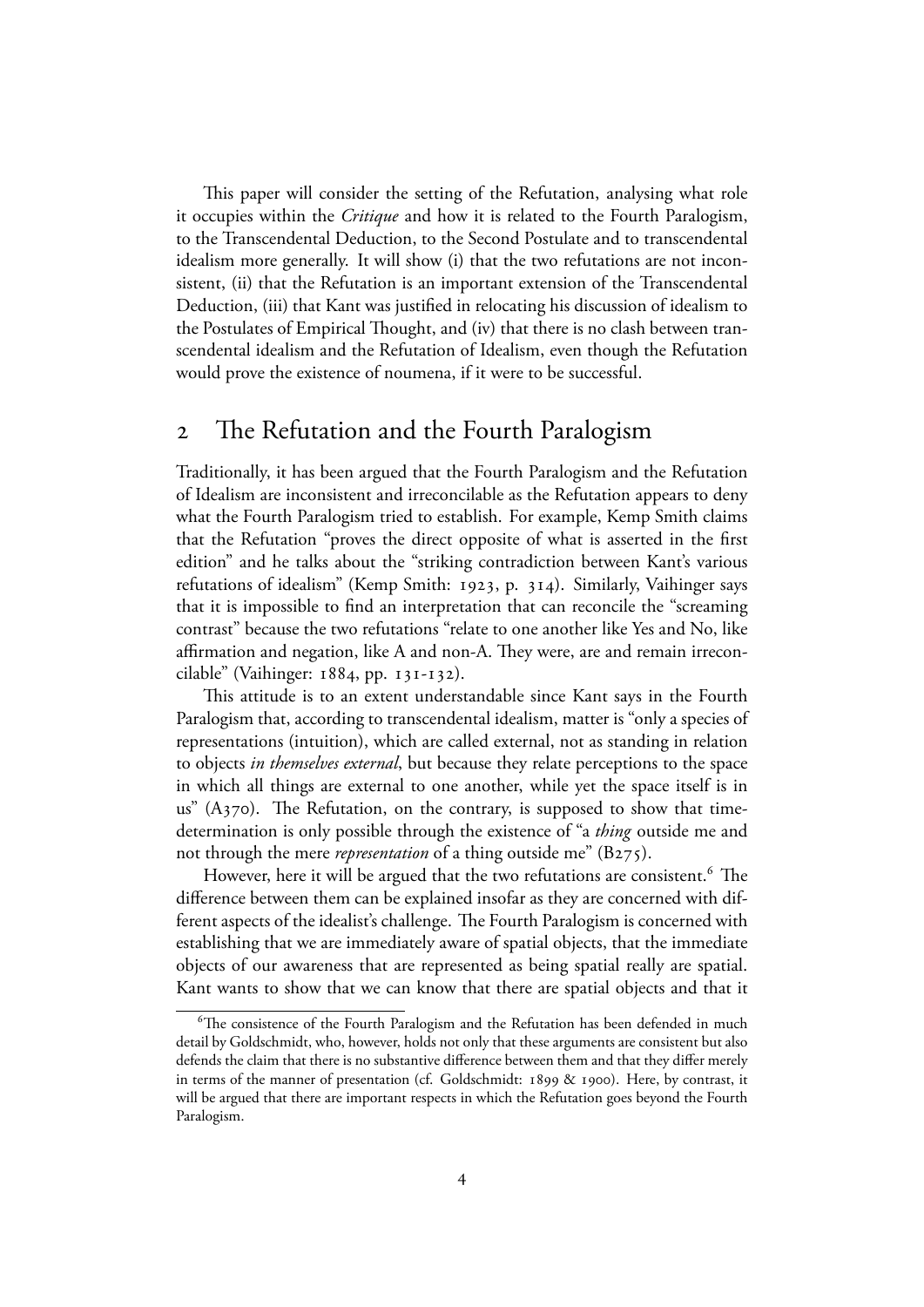is not the case that we have to make a problematic inference from having representations of spatial objects to the claim that there exist spatial objects which cause these representations, as he would regard any such inference to be dubious. Instead, Kant argues that spatial objects are immediately known to us and that there is consequently no need for any inference.

In particular, the Fourth Paralogism attempts to establish that we can be immediately aware of spatial objects. It does this by arguing that that which is represented as being in space really is in space. Kant argues that transcendental idealism allows us to assert this immediacy because space is understood as a form of intuition. We are aware of appearances and appearances are subject to the forms of intuition. In particular, appearances that are subject to the form of outer intuition are in space. The outer appearances of which we are immediately aware consequently are spatial objects. This means that the reality of outer objects "need not be inferred, but is immediately perceived"  $(A_{371})$ . Transcendentally realist approaches, on the contrary, drive a wedge between the spatial object and the representation thereof, thereby destroying the immediacy that is required for non-inferential knowledge of the existence of spatial objects, making room for sceptical doubts.

Thus, since space is considered to be a form of intuition we can know that the immediate objects of which we are aware and that are represented as being outer really are spatial objects. Accordingly, no inference is required to establish that there are spatial entities. Yet, a corollary of the claim that space is a form of intuition is that space ends up being transcendentally ideal. As Kant notes, "the space itself is in us"  $(A_{370})$ , which implies that different subjects have their own spatial frameworks. This means that, as far as the immediacy argument of the Fourth Paralogism is concerned, it is possible that the objects to be found in a particular subject's spatial framework may all have been produced by that subject's imagination. Put differently, the spatial objects of which we can assert the existence may turn out to be merely subjective objects. The resulting spatial world would consequently not be mind-independent even in a very weak sense and a commitment to such spatial objects would not suffice for the empirical realism that Kant wishes to defend. In other words, the Fourth Paralogism only enables us to show the existence of a spatial world but not that of an objective external world

Two distinct arguments can be identified in the Fourth Paralogism. First, there is the 'immediacy argument' which holds that there is no need to make an inference to arrive at the actuality of outer objects since we are immediately conscious of them, given that space is a form of intuition (cf.  $A_369-373$ ). Second, there is the (rather dogmatic) argument (which is repeated in the first note following the Refutation (cf.  $B276-277$  footnote)) that for there to be outer imagination, there must be outer perception which provides the material that can then be used by the imagination, i.e. that the imagination has no manifold of its own and can only 'invent' objects once material has been provided to it by perception (cf.  $A_{373-375}$ ). This latter argument is not discussed in this paper and all claims about the Fourth Paralogism are restricted to the former argument, which is the one that was criticised in the Feder-Garve review and that has been taken to be inconsistent with the Refutation.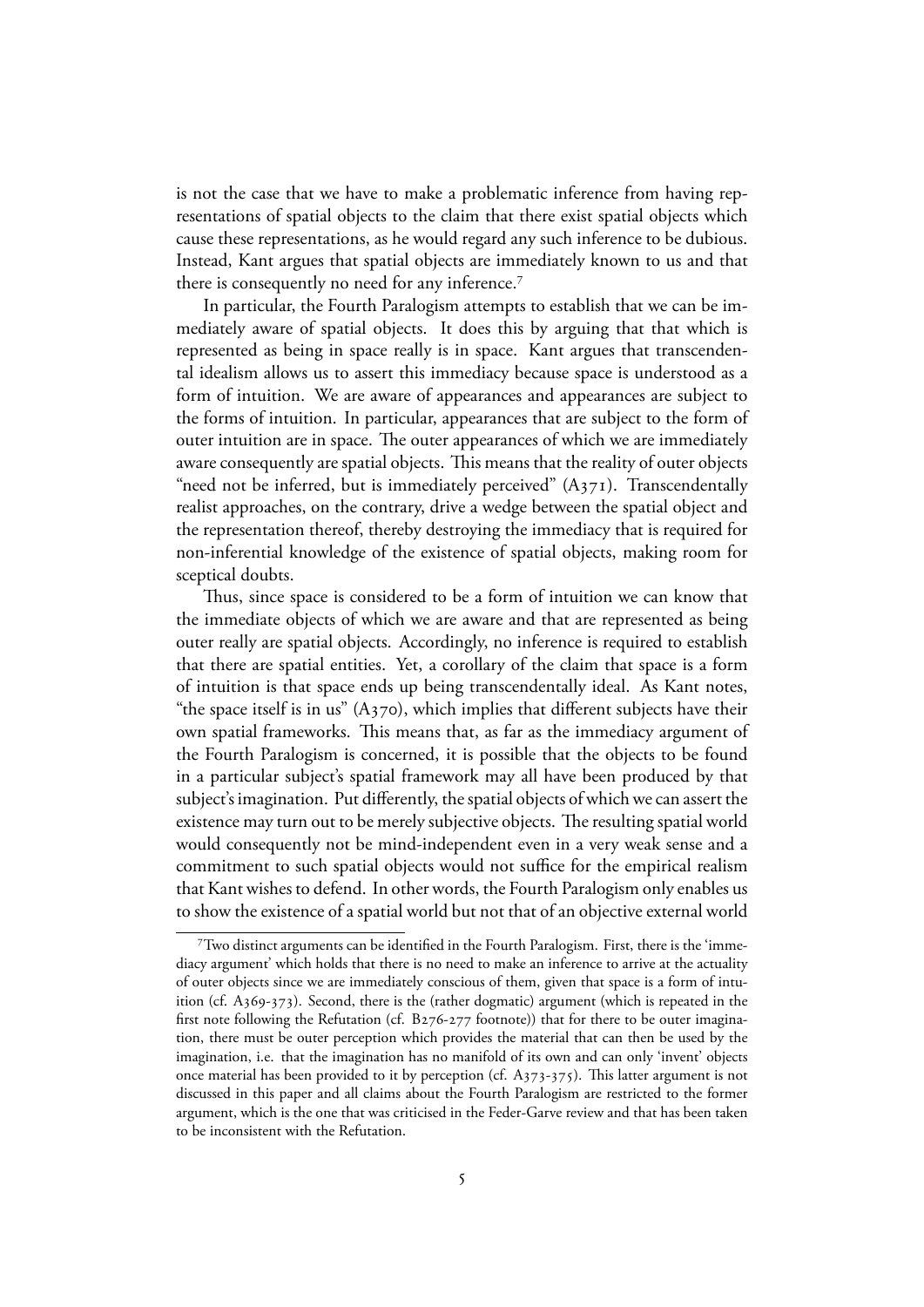that is mind-independent and in this way fails to address the sceptical doubts of the problematic idealist.<sup>8</sup> Showing that there is an external world in this more significant sense is the task of the Refutation of Idealism.

The Refutation does not deny the immediacy of the awareness of spatial objects, since this is a commitment that follows from Kant's arguments in the Transcendental Aesthetic, but tries to go beyond the Fourth Paralogism by showing that at least some of the spatial objects of which we are aware are empirically real, which is to say that there is a significant sense in which this kind of object classifies as being mind-independent and accordingly counts as 'a *thing* outside me' and not as a 'mere *representation* of a thing outside me'.

Thus, to make sense of the Refutation we need to distinguish between different kinds of appearances, between different kinds of spatial objects of which we are aware. In this way one can accept the upshots of the Transcendental Aesthetic that Kant highlights in the Fourth Paralogism, namely that we are immediately aware of spatial objects and do not need to infer their existence, but still argue that there is work to be done by the Refutation if the sceptic's challenge is to be met, namely to establish that at least some outer appearances are empirically real since they are the result of empirical intuition rather than imagination.<sup>9</sup>

In particular, we need to distinguish between appearances that have objective correlates and appearances that lack such correlates. The former appearances are empirically real and are known to us by the receptivity of outer sense, while the latter are empirically ideal and are the result of the spontaneity of the imagination (cf. AA:  $28$ , pp.  $68$ 0- $68$ 1).<sup>10</sup> Both empirically real and empirically ideal appearances are empirically outer in that they are spatial, but only the former are external in the sense of being mind-independent as a result of having correlates that are distinct from the subject.<sup>11</sup> If an appearance is empirically real, then the object of

<sup>&</sup>lt;sup>8</sup>Given the transcendental ideality of space and time, the relevant notion of mindindependence is restricted in that it applies only to the matter and not to the form of this external world.

Which appearances are empirically real is something that the Refutation does not establish. "Here it had to be proved only that inner experience in general is possible only through outer experience in general. Whether this or that putative experience is not mere imagination must be ascertained according to its particular determinations and through its coherence with the criteria of all actual experience"  $(B278-279)$ .

<sup>&</sup>lt;sup>10</sup>This distinction corresponds to that between appearances in the transcendental sense and appearances in the empirical sense (cf. AA:  $20$ , p.  $269$ ).

 ${}^{11}$ Cf. "[T]he permanent with respect to which [representations] are determined as successive has to be outside them in the stronger sense outlined in the fourth Paralogism in A: in the sense of being *distinct from them, ontologically independent* of them" (Longuenesse: 2008, p. 29).

Emundts objects to this ontological approach, arguing that "we do not need to refer to ontologically distinct things. Instead, we must consider the ground for the objectivity of representations." (cf. Emundts: 2010, p. 181) Appealing to the conditions of objectivity that are provided by the analogies of experience is taken by her to be sufficient to distinguish things from mere representations. This suggestion, however, faces the problem that we cannot appeal to these principles since their applicability is precisely what is at issue. Emundts seems to ignore Kant's claim that idealism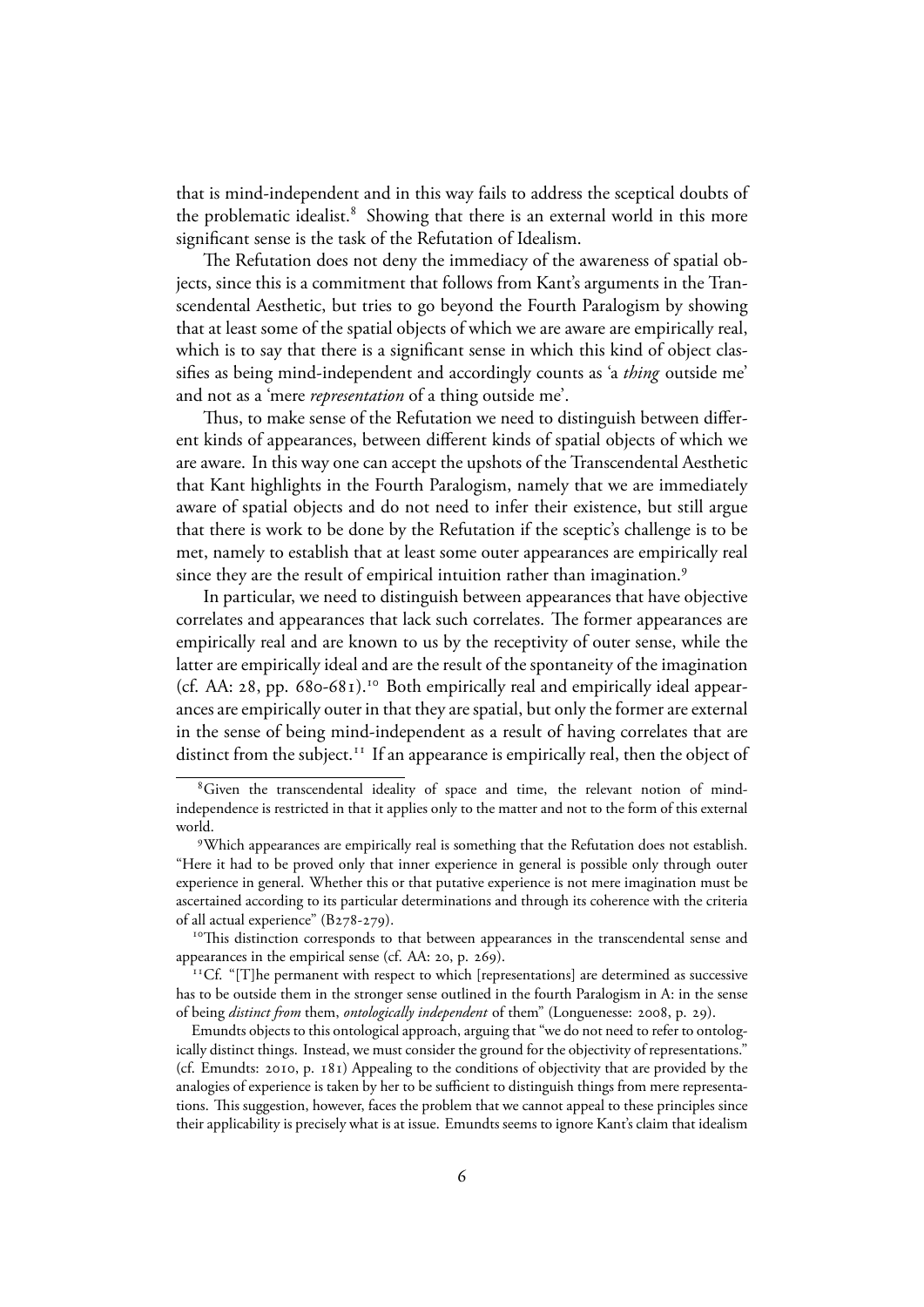which a subject is aware and which is located in that subject's spatial framework corresponds to a phenomenon that is located in objective space.<sup>12</sup> The content of the spatial framework is only empirically real insofar as it is not the product of the imagination but results from outer intuition. Such objective content is not dependent on particularities of the subject, but is produced by the interaction between the form of intuition and the manifold of intuition provided by noumenal affection. Appearances that are empirically ideal, by contrast, do not result from outer intuition but are merely subjective products of the imagination. As a result, they do not have objective correlates, which means that no phenomena correspond to them.

The idealist's epistemological challenge arises from the difficulty of distinguishing outer intuition from imagination. Appearances produced by these two different sources are introspectively indistinguishable. The differences between them derive only from their origin and regard their status but not their determinations. There is nothing inherent in an outer appearance that tells us the origin of that appearance and consequently any inference regarding this origin is uncertain. The sceptic then claims that, as a result of this predicament, we can only attempt to prove the existence of outer objects mediately.

Thus, the difference between empirically real and empirically ideal appearances cannot be identified by their determinations as they are introspectively indistinguishable. Instead, one has to examine what their source or ground of existence is since they differ as regards their ontological status and their causal origin (cf. AA:  $28$ , p.  $771$ ). While the existence of empirically ideal appearances is due to our imagination, that of empirically real appearances is due to noumenal affection which means that they owe their existence to something that is external and distinct from us. The problem then is to find some way of showing that appearances that have a particular ontological status are required. This precisely is what Kant wants to do by showing that empirically real appearances are needed for making empirical self-consciousness possible, thereby establishing that "[t]he mere, but empirically determined, consciousness of my own existence proves the existence of objects in space outside me"  $(B275)$ . Otherwise, as long as one focuses only on the determinations of appearances, the sceptical possibility that all

raises a 'serious objection' (B274) to the applicability of these principles. Kant appears to think that we need to refute idealism in order to be able to apply them, rather than it being possible to refute idealism by appealing to them, as would be required by Emundt's account. (It is also for this reason that we have to reject the view put forward by Abela, and endorsed by Emundts, that the Refutation does not go beyond the Analogies (cf. Emundts: 2010, p.  $182$  footnote 24).)

<sup>&</sup>lt;sup>12</sup>The distinction between appearances and phenomena put forward in this paper corresponds to van Cleve's distinction between objects, and objects, (cf. van Cleve: 1999, p. 91). Unfortunately, Kant does not consistently distinguish phenomena from appearances and our usage of these terms is accordingly largely stipulative, though there is clear evidence to the effect that he had such a distinction in mind, cf.  $A_189 - 190/B_234 - 235$  and compare A20/B34 with A248-249.

A closely related distinction is that between judgements of perception, which are subjectively valid, and judgements of experience, which are objectively valid (cf. 4:298-299).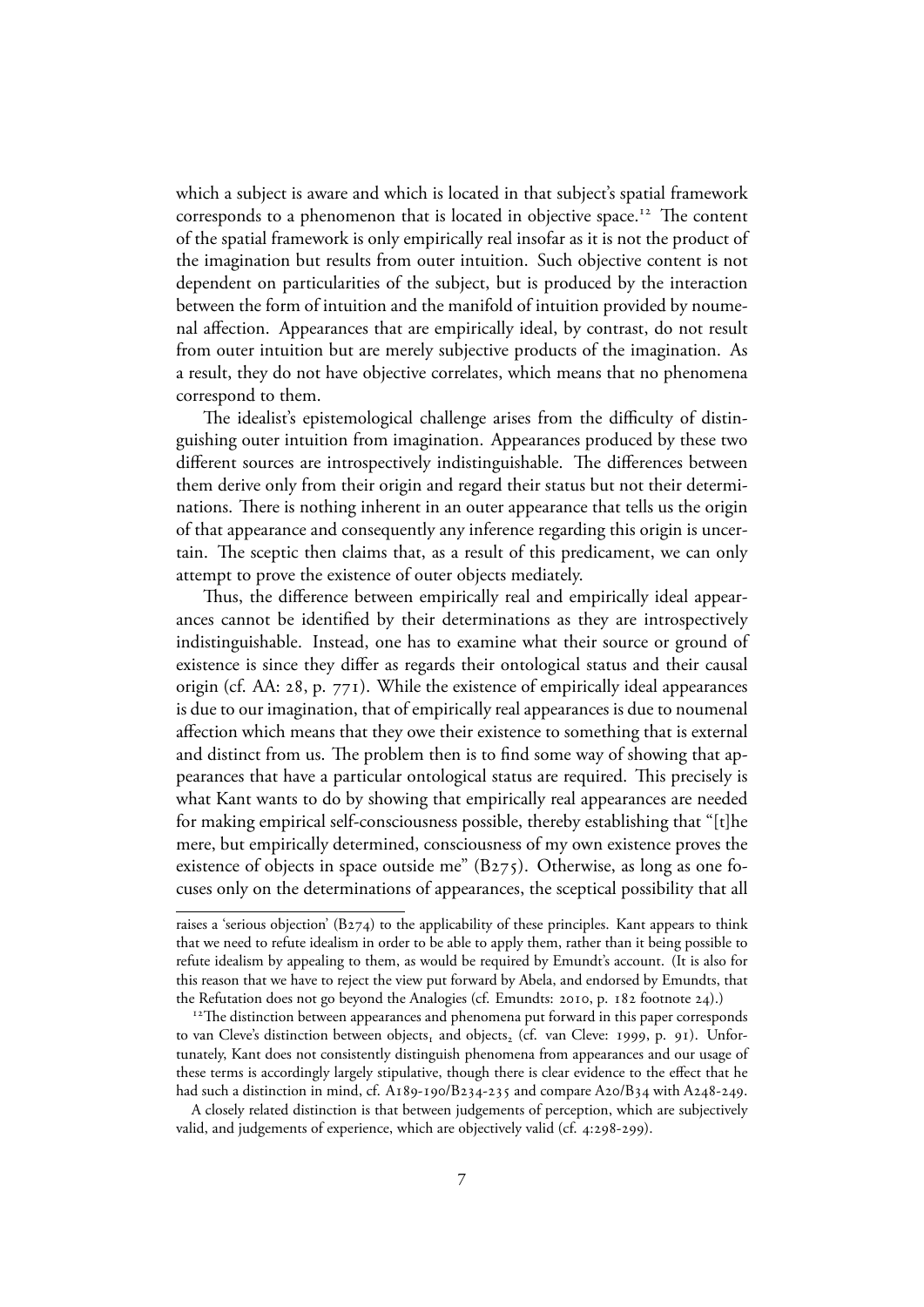outer appearances could turn out to be empirically ideal remains.

Accordingly, Kant wants to prove in the Refutation "that we have experience, and not merely imagination of outer things"  $(B275)$ . This is the problem that was not answered by the First Edition refutation. The first refutation only succeeded in proving the immediacy of our awareness of outer appearances, irrespective of their origin. Kant had argued in the Fourth Paralogism that all spatial appearances really are in space and are immediately known to the subject. Yet, only those that have objective correlates are empirically real. It is the existence of these empirically real appearances and of their corresponding phenomena that Kant attempts to prove in the Refutation of Idealism. The second refutation is thus meant to establish that outer appearances are not only immediate objects of awareness, but that we can know that at least some of the outer appearances of which we are aware have objective correlates. This would establish that the apparent possibility that all our outer appearances are mere products of the imagination and that there are no empirically real objects corresponding to them is in fact not a real possibility. The two refutations thus turn out to be consistent.

#### 3 The Refutation and the Transcendental Deduction

This account of what the Refutation attempts to achieve integrates well with an understanding of the Transcendental Deduction as a 'regressive argument' and allows us to consider the Refutation as an extension of the Deduction.

According to Ameriks's interpretation of the Deduction, Kant is making a 'regressive argument', that is, an argument that identifies the conditions of something that is assumed or taken for granted, rather than a progressive argument that identifies the conditions of something that is known or the objectivity of which has been demonstrated and which would accordingly allow for the inference to the actuality of the conditions. In particular, it starts with a 'thick' conception of experience and attempts to establish the necessary preconditions of this kind of experience.<sup>13</sup>

Unlike the re-constructions of interpreters such as Bennett and Strawson, this approach does not see the Deduction as an anti-sceptical argument that attempts to establish the objectivity of experience from something like the mere fact that we are self-conscious. Such accounts are problematic in that the Deduction is not based on empirical apperception but on the original or objective unity of apperception. Accordingly, it is not an argument against Cartesian scepticism, but is only concerned with a form of scepticism that is concerned with "claims of the *higher* faculty of reason" (Ameriks: 2003, p. 11). That we do have empirical knowledge is not questioned, but simply taken for granted. What is questioned is

<sup>&</sup>lt;sup>13</sup> For textual support and defence of the idea that experience has to be understood in a thick sense, cf. Engstrom: 1994, p. 363.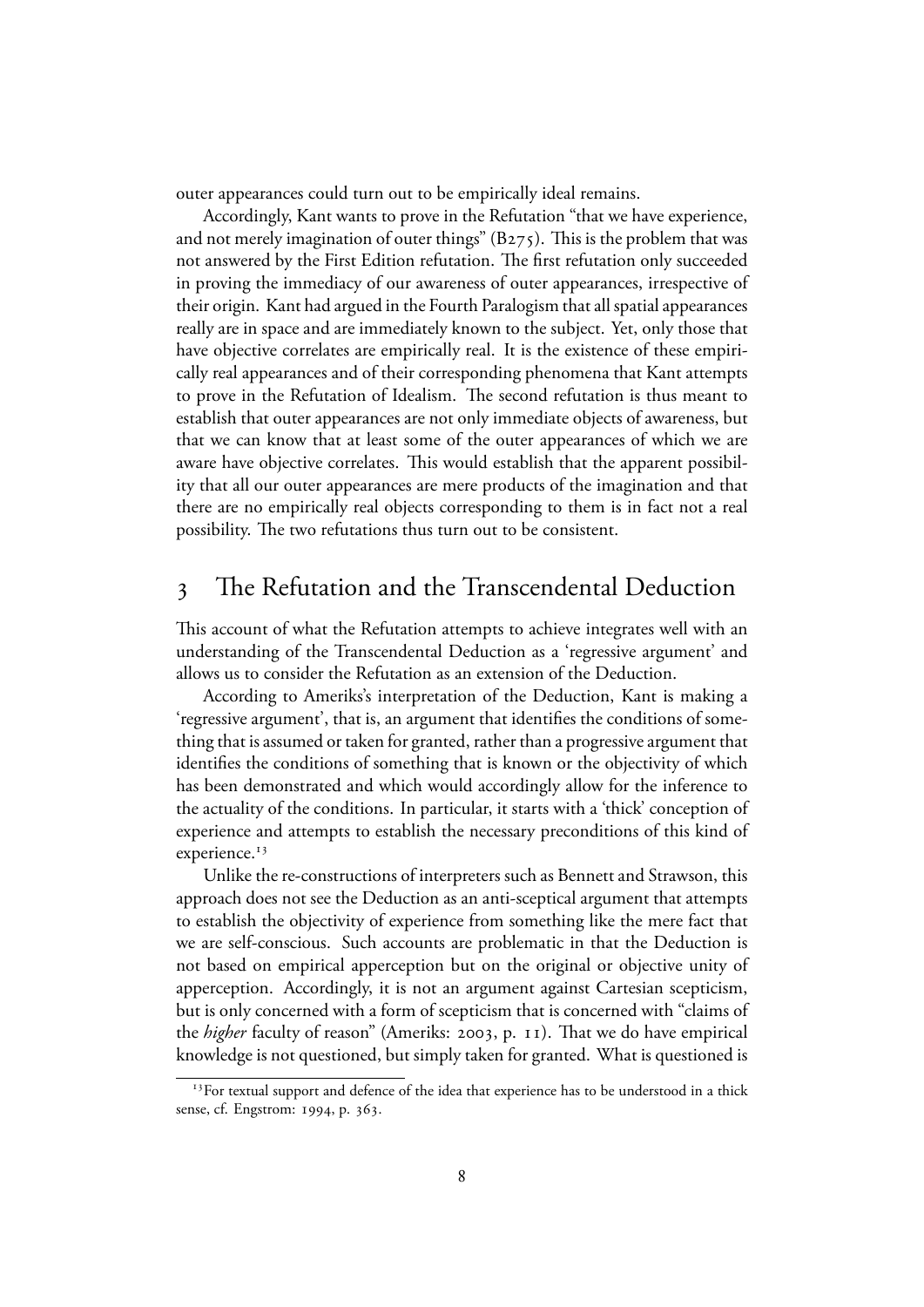how reason can give rise to synthetic a priori knowledge. Showing how pure concepts can be in necessary agreement with experience and can give rise to synthetic a priori principles is what the Deduction is meant to establish according to the regressive reading. The scepticism that is addressed is thus not a Cartesian form of scepticism about the external world, but a Humean scepticism about reason (cf. AA:  $5$ , p.  $52$  and Engstrom: 1994).

According to the regressive strategy interpretation, the Deduction establishes the conditional that if the assumption that we do have experience in the 'thick' sense is justified, then it follows that the necessary preconditions of the possibility of experience are actually met. Put differently, the Deduction establishes what the presuppositions of the possibility of experience are and shows that the categories apply a priori to objects of a possible experience and are thus objectively valid. On this interpretation, one should "understand the deduction as moving from the assumption that there is empirical knowledge to a proof of the preconditions of that knowledge" (Ameriks: 2003, p.  $51$ ).

An important upshot of this interpretation is that the substantive nature of the assumption on which the Deduction is based ensures that it is not evident that this assumption is actually met, thereby making it susceptible to sceptical doubts. As a result, there is a close connection between the starting-point of the Deduction and the conclusion of the Refutation. Insofar as the Refutation attempts to prove the actuality of outer experience and thereby the existence of empirically real appearances that have objective correlates, it can be understood as attempting to show that we can know that the kinds of objects to which the categories are applicable do exist. Thus, while the Deduction establishes the conditional 'if we do have experience, then the categories are objectively valid', the Refutation can be seen to establish the actuality of the antecedent, namely that we do have experience in the 'thick' sense that is required by the Deduction, i.e. objective experience of the phenomenal realm.

We can thus consider the Refutation as an extension of the Deduction since it alters the status of the conclusion of the Transcendental Deduction when the two are combined. Kant will no longer merely have established the problematic conditional connecting experience, understood in a thick sense, with the objective validity of the categories, but will have supported the required premise to make an inference from this problematic conditional to the actuality of the consequent. The Refutation thus changes the Deduction from a regressive to a progressive argument since by means of it we can assert the antecedent of the conditional. The categories in this way turn out to be indirectly the necessary presuppositions of the possibility of inner experience. This is because the objective validity of the categories is a necessary condition of the possibility of outer experience (as argued in the Deduction) and because outer experience is a necessary condition of the possibility of inner experience (as argued in the Refutation). Accordingly, if it is known that we do have inner experience, then this implies that all the necessary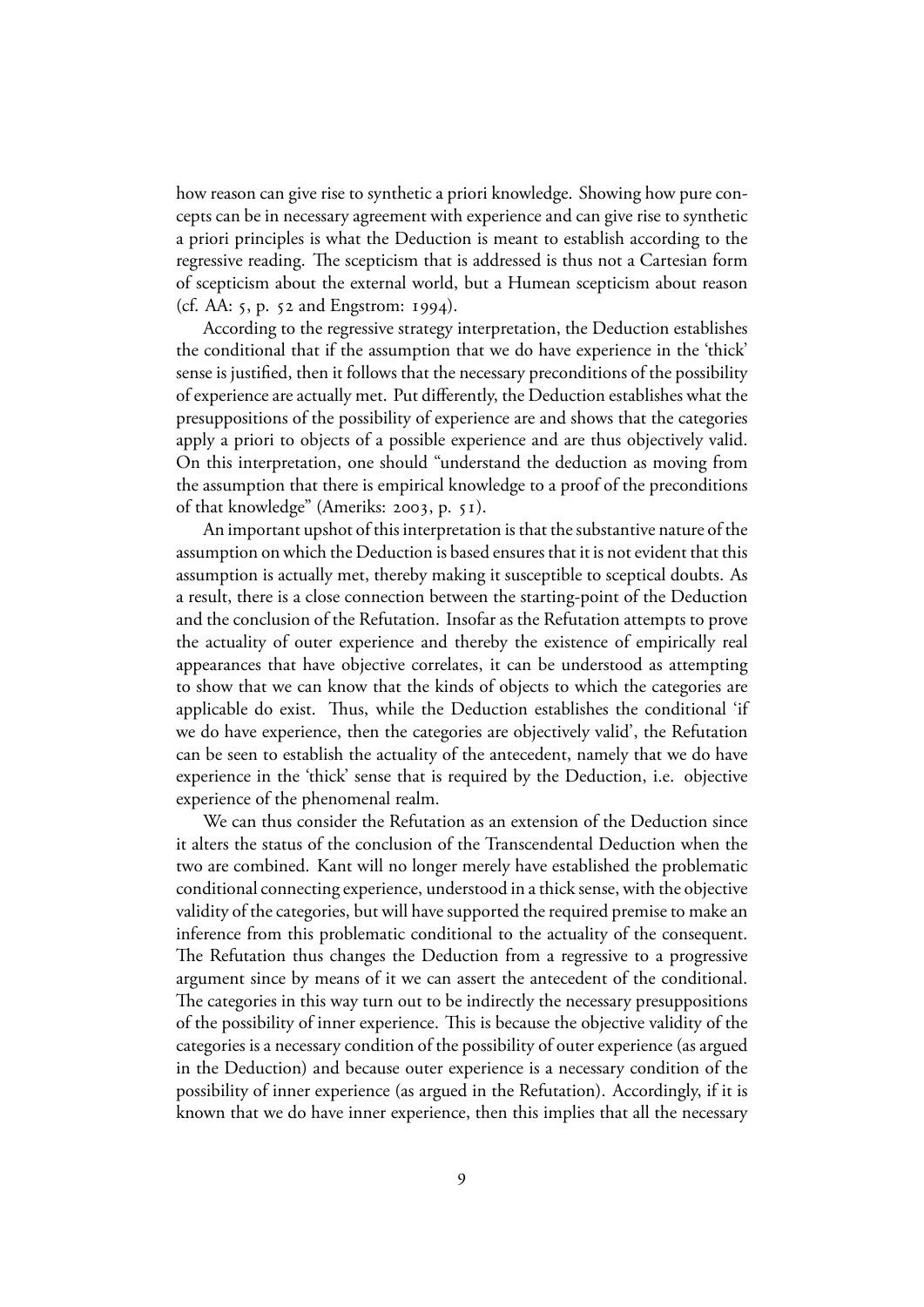presuppositions are actual.

The Refutation thus extends and complements the Deduction because the Refutation itself is a progressive argument and because the consequent of the Refutation implies the antecedent of the Deduction. The Refutation is a progressive argument that starts from a premise that is supposedly accepted even by the problematic idealist, namely knowledge of one's existence as determined in time.<sup>14</sup> By identifying the preconditions of something which we know to obtain, we can progress from that something and assert the actuality of its necessary presuppositions. This, after all, is what makes it a *refutation*, rather than a deduction.

Ameriks has tried to argue that the Refutation is not progressive but regressive. He sees Kant as starting with the assumption that we do have empirical knowledge of our inner states and then arguing for the necessary presuppositions regarding outer experience that must be met for this to be possible, rather than being involved in an anti-sceptical argument that establishes the existence of outer objects. While Ameriks is right in pointing out that Kant is not directly concerned with establishing externality in the transcendental sense, we have to take seriously the claim that what Kant wants to do is to establish the reality of things, and not merely of representations (cf.  $B275$ ). In other words, he wants to establish the existence of phenomena and in doing this he does establish the existence of things in themselves since they function as the grounds of the objective correlates of empirically real appearances (cf. section 5 below).

Though "the Refutation has to do merely with empirical externality" (Ameriks: 2006, p.  $74$ ), this externality is the externality of things, i.e. of phenomena that correspond to empirically real appearances, and not that of mere representations. It is an externality that goes beyond the externality of the Fourth Paralogism, i.e. merely being represented as being external, and hence requires us to bring in things in themselves, even though that is not the direct aim of the Refutation. The externality that Kant wants to establish is not exhausted by spatiality. Instead, it goes beyond the determination of the object as spatial and concerns the question whether an independent existent corresponds to the spatial appearance. This requires an understanding of externality as involving mind-independence

While the target of the Refutation is identified with the problematic idealism of Descartes, and while its starting-point is meant to correspond to the one empirical assertion that Descartes considered to be indubitable, namely cognition of one's existence (cf.  $Bz74$  and  $Bz77$ ), it seems that in order for the Refutation to have any chance of being successful, it would have to proceed from a relatively substantive starting-point by taking a thick understanding of inner experience for granted, thereby opening it up to sceptical doubts. This would be unproblematic if Kant should merely be concerned with refuting those who base their scepticism or idealism on a supposed asymmetry between inner and outer sense and accordingly restrict their doubts to outer objects in a way that exempts inner experience from their sceptical scruples. Yet, it would cause problems for any attempt to refute a version of scepticism that challenges all of 'experience' that is not indubitable, which would imply that the Refutation would fall short of refuting hyperbolic doubt (though it would still make progress towards establishing 'experience' and thus still complement the Deduction).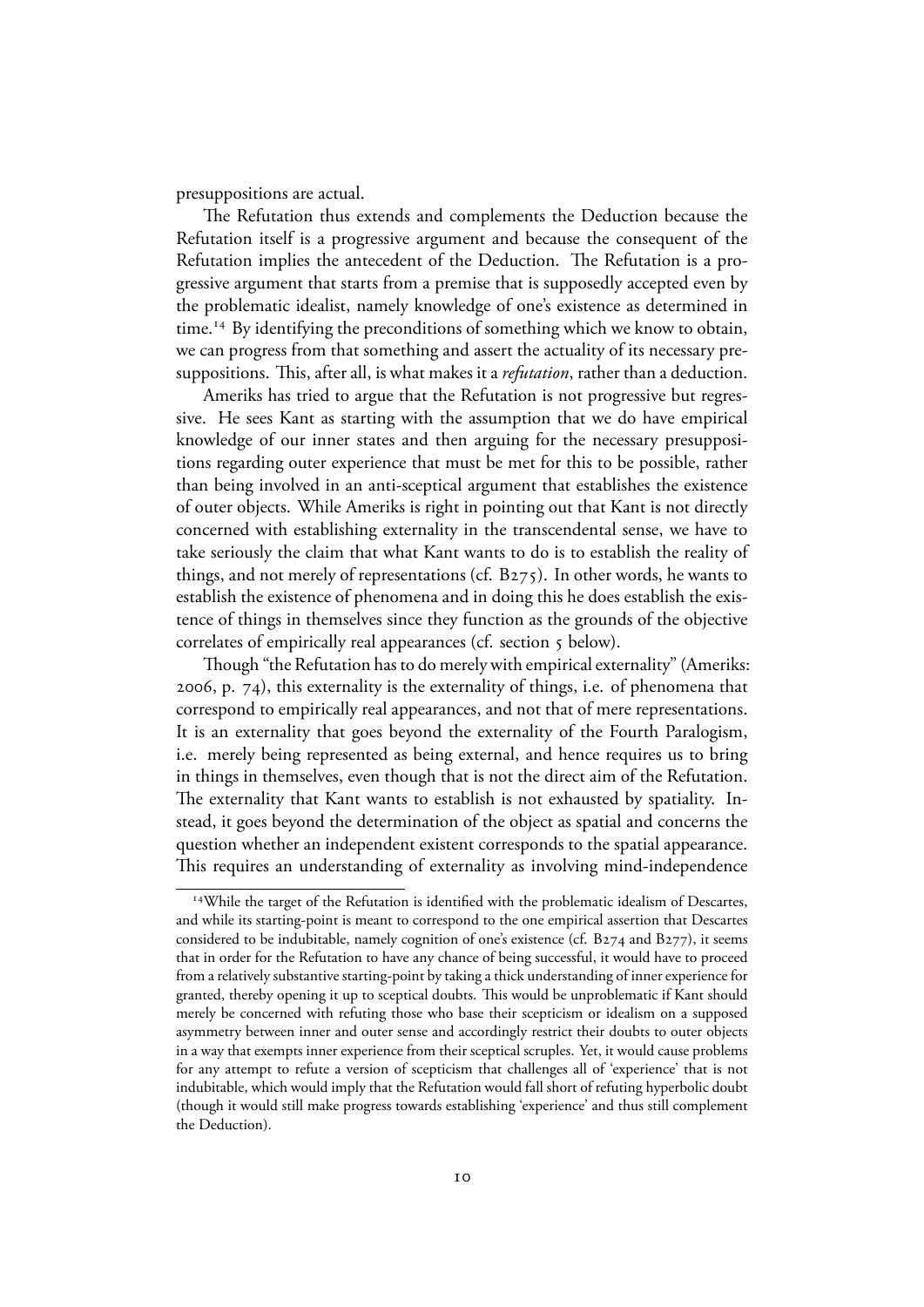and hence distinctness from the subject. Mere empirical or spatial distinctness is not sufficient for the object to have the status of an independent objective entity. Rather, in order for it to be mind-independent, it must have a ground that is transcendentally distinct, it must be grounded in a noumenal object.

Thus, we can see that the Refutation is a progressive argument that allows us to assert the antecedent of the conditional established by the Deduction. Yet, this does not mean that the Deduction is dependent on the Refutation and that it would be incomplete without it. The Deduction would only be incomplete and in need of supplementation by the Refutation if it were intended as an anti-sceptical argument. However, as Ameriks and Engstrom have convincingly argued, this is not the case. Kant is not attempting to refute scepticism in the Deduction. Pace Ameriks, this is the task of the Refutation.

In order to make sense of the relation between the Refutation and the Transcendental Deduction we need to combine regressive and progressive arguments. Those, on the one hand, who consider the Transcendental Deduction as an antisceptical rather than as a regressive argument face the problem of explaining why there is a need for the Refutation since the sceptic has supposedly already been dealt with in the Deduction. Those, on the other, who consider both the Transcendental Deduction and the Refutation as being regressive arguments also face the problem of explaining why there is a need for the Refutation since this time the sceptic is neither targeted in the Deduction nor in the Refutation. In both cases, interpreters have difficulty in explaining what the Refutation adds to the Deduction. These problems can be avoided by giving a regressive interpretation of the Deduction and a progressive interpretation of the Refutation.

If this analysis is correct, then the Refutation turns out to be quite crucial for the Transcendental Analytic as it will be due to it that we can turn the regressive arguments into progressive arguments and thereby fulfil the task of the Analytic as a progressive argument that proceeds by means of the synthetic method. In other words, the combination of the Refutation and the Deduction constitutes a progressive argument that establishes the objective validity of the categories as well as the existence of empirically real appearances that have objective correlates. This would make the Transcendental Analytic, considered as a whole, a progressive argument as Kant announced in *§§4-5* of the *Prolegomena*.

In October 1794 Friedrich von Herbert wrote a letter to J. B. Erhard saying that "Kant's entire system can be expressed in the hypothetical proposition, 'If experience is ... then'. That experience is, is thereby presupposed, postulated, or however one calls it. Now if a skeptic were dumb and shameless enough to say, 'But is there experience?' there is really no answer." While this seems to be an adequate characterisation of the Transcendental Analytic as it appears in the First Edition, the situation is changed in the Second Edition since the Refutation is an argument that attempts to answer the sceptic by establishing that there is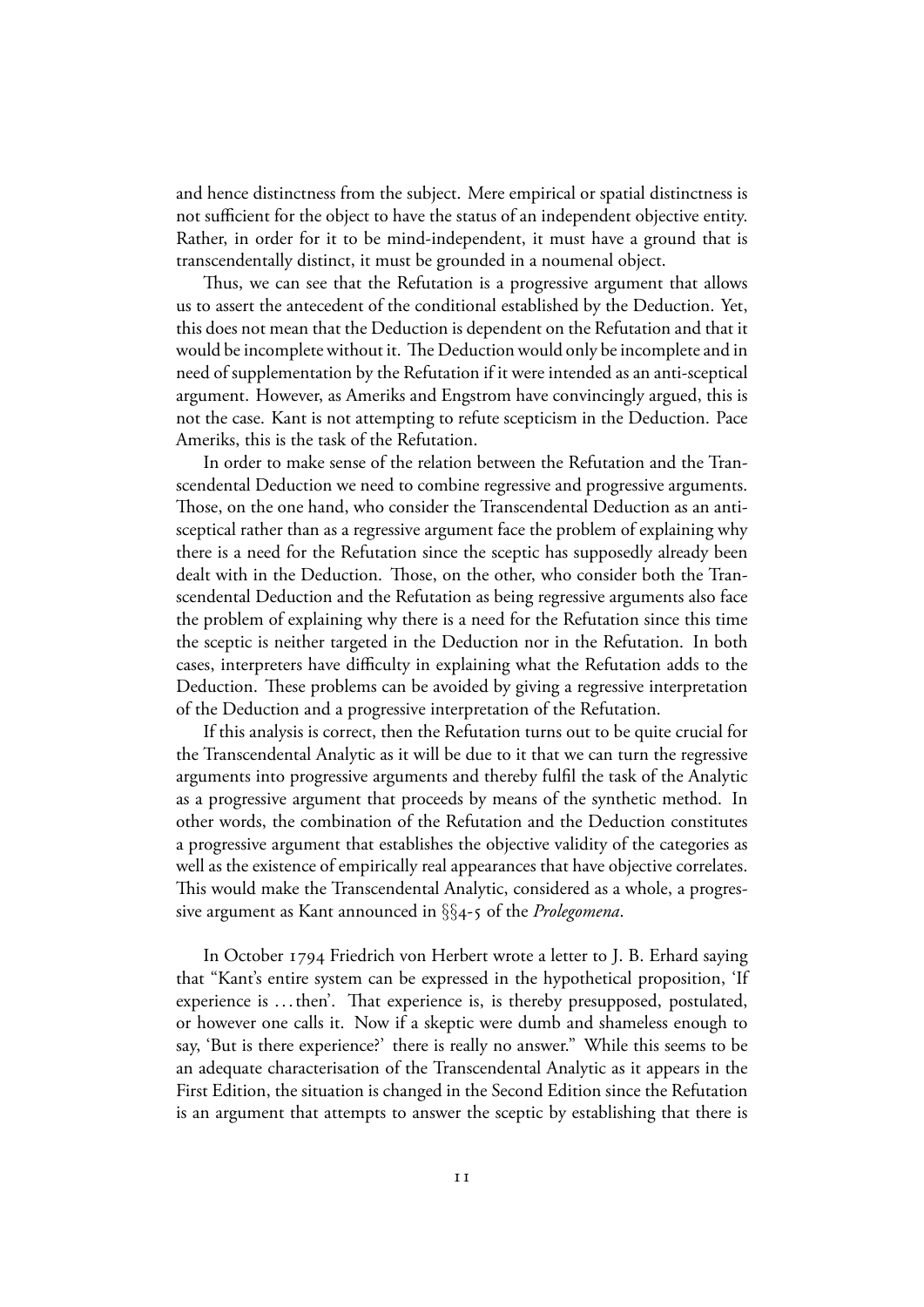experience and thereby tries to complete the Analytic.

This account of the relation between the Refutation and the Deduction has the consequence that the First Edition is in an important sense incomplete insofar as it simply takes for granted that there is 'experience', which conflicts with Kant's characterisation of the First Edition as following the synthetic method. One explanation for the changes from the First Edition to the Second Edition is that, whilst reworking the Deduction, Kant came to realise the substantive nature of its starting-point and its consequent susceptibility to sceptical doubts. As Kant notes in the *Metaphysical Foundations of Natural Science*, the question of how experience is possible through the categories "can almost be accomplished through a single inference from the precisely determined definition of a *judgment* in general"  $(4.476$  footnote). Since the notion of judgement that is at issue corresponds to that of a judgement of experience, rather than a mere judgement of perception, and is characterised in §19 of the B-Deduction as the bringing of given cognitions to the the objective, rather than merely empirical, unity of apperception, the substantive nature of the starting-point of the Deduction comes to the fore. Once it is realised that the Deduction is based on the notion of an objectively valid judgement, the need to establish that we have experience and that (some of ) our judgements are judgements of experience that are objectively valid becomes pressing and calls for a refutation of idealism, a task that has not been properly addressed by the Fourth Paralogism, given that it largely amounts to an elaborate restatement of claims that had been established in the Transcendental Aesthetic.

The view that Kant simply assumed experience to be given is sometimes called the 'fact of experience' ('Faktum der Erfahrung'), paralleling the 'fact of reason' which Kant identifies in the *Critique of Practical Reason*. We can take this parallel further by comparing the Transcendental Deduction in the *Critique of Pure Reason* with the Deduction of the categorical imperative in Section III of the *Groundwork*. The Transcendental Deduction shows that the categories are necessary presuppositions for the possibility of experience, while Section III of the *Groundwork* shows that freedom is a necessary presupposition for the possibility of morality, it is its *ratio essendi* as Kant states in the *Critique of Practical Reason* (cf. AA: 5, p. 4 footnote).<sup>16</sup> The Refutation establishes the actuality of experience and thereby the objective validity of the categories, while the 'fact of reason' provides us with evidence for the actuality of morality and thereby warrants our belief that we possess transcendental freedom, making morality the *ratio cognoscendi* of

<sup>&</sup>lt;sup>15</sup>This view played an important role in criticisms of the Kantian system raised by Salomon Maimon in his 1790 Versuch über die Transcendentalphilosophie and by Karl Leonhard Reinhold in his Beyträge zur Berichtigung bisheriger Missverständnisse der Philosophen, also published in 1790.

<sup>&</sup>lt;sup>16</sup>This presupposes that we can give a regressive strategy interpretation of the deduction in the *Groundwork*, something that, prima facie, seems to be at odds with what Kant says in the Preface (cf. AA: 4, p. 392), yet plausible regressive interpretations of the *Groundwork* as a whole have been put forward (cf. Schönecker: 1996 and Brandt: 1988).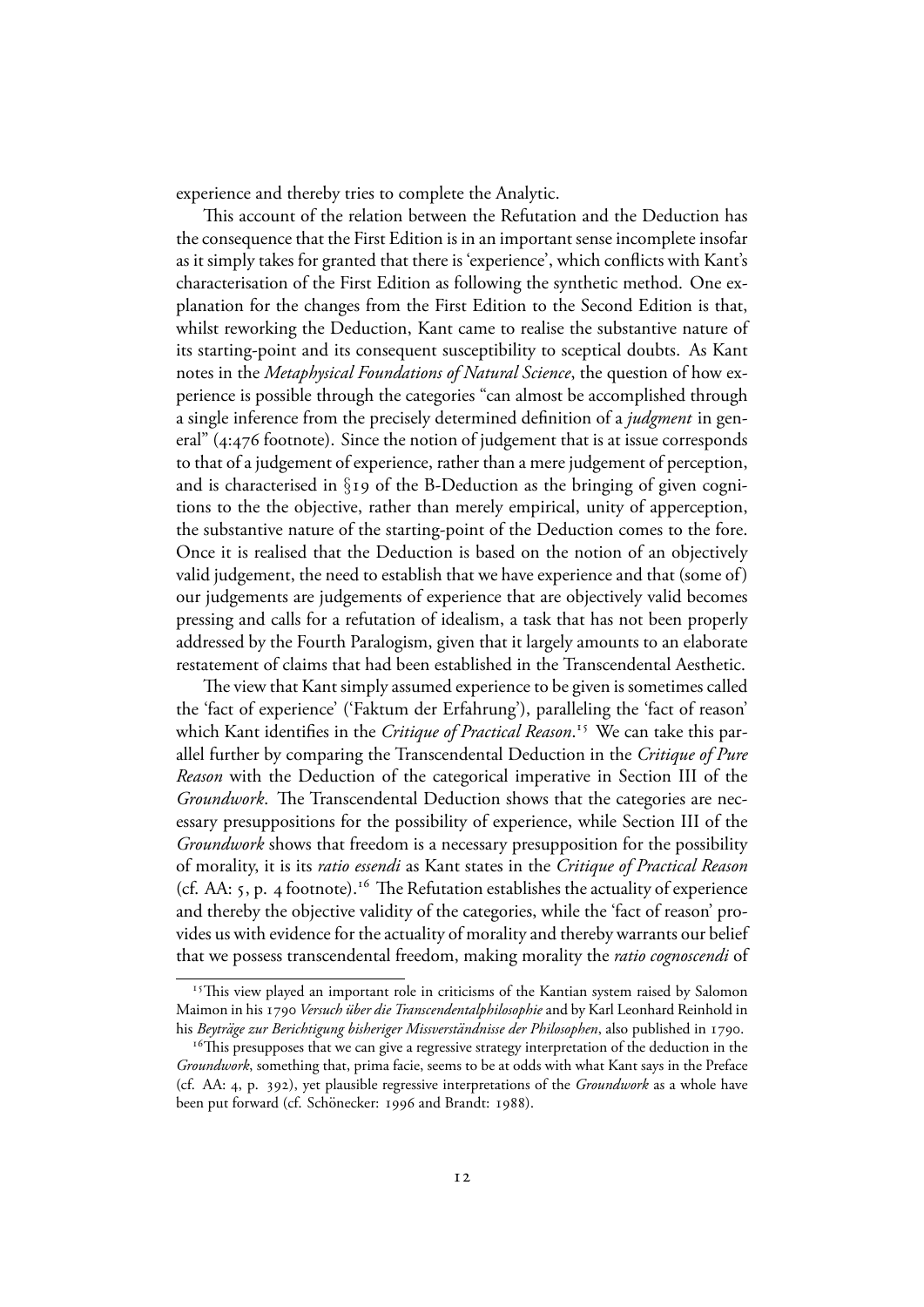freedom (cf. AA:  $5$ , p. 4 footnote).<sup>17</sup>

The epistemological force of the Refutation is stronger since, if it were successful, it would allow us to go beyond the 'fact of experience' and establish the actuality of experience, thereby refuting the problematic idealist. There is no equivalent in the moral sphere that enables us to go beyond the 'fact of reason'. We are not able to establish with certainty the actuality of morality and thus cannot refute the sceptic about morality. This cannot be achieved in the Critical system since it would allow us to deduce the actuality of freedom, something that is ruled out by transcendental idealism. We only have a belief that we are free that is warranted by practical reason, but we cannot gain any knowledge in this regard. It is this difference in epistemological force between the Refutation and the 'fact of reason' that underwrites the difference between the theoretico-dogmatic method that is warranted by the former and the practico-dogmatic method supported by the latter.<sup>18</sup> In the one case, the employment of the dogmatic method is justified by theoretical considerations and consequently provides us with knowledge. In the other case, it is justified by practical considerations and hence provides us not with knowledge but only with beliefs that are warranted from a practical point of view.

## 4 The Refutation and the Second Postulate

It is clear that a refutation of idealism should not feature as the Fourth Paralogism in the Transcendental Dialectic. It is not adequate to place a refutation in the Dialectic since the task of this part of the *Critique* is to criticise mistaken dogmatic arguments, rather than to provide positive arguments for any particular thesis. In Kantian terminology, the Refutation of Idealism does not classify as a 'critical objection' but instead as a 'dogmatic objection' since it is directed against a proposition rather than against a proof (cf.  $A_388-389$ ).

A refutation of idealism should not just criticise sceptical arguments, but provide positive support for the belief in the existence of the external world and should thus be part of the Transcendental Analytic. Arguments in the Dialectic do not establish the falsity of a thesis, but only the falsity of dogmatic arguments and consequently lead to agnosticism rather than justifying any substantive beliefs. They show us that reason oversteps its boundaries in trying to establish the propositions put forward by the dogmatic rationalists and thereby show us what we cannot establish by means of reason. Whether or not the views held made by

<sup>&</sup>lt;sup>17</sup>Rather than having to endorse a variant of the 'great reversal' interpretation (cf. Ameriks: 2000, p. 226), this would allow us to consider Section III of the *Groundwork* and the 'fact of reason' as jointly constituting a two-step argument, laying the foundations for the *Metaphysics of Morals*.

<sup>&</sup>lt;sup>18</sup> Kant develops the distinction between the theoretico- and practico-dogmatic methods in his *Preisschrift uber die Vortschritte der Metaphysik* ¨ .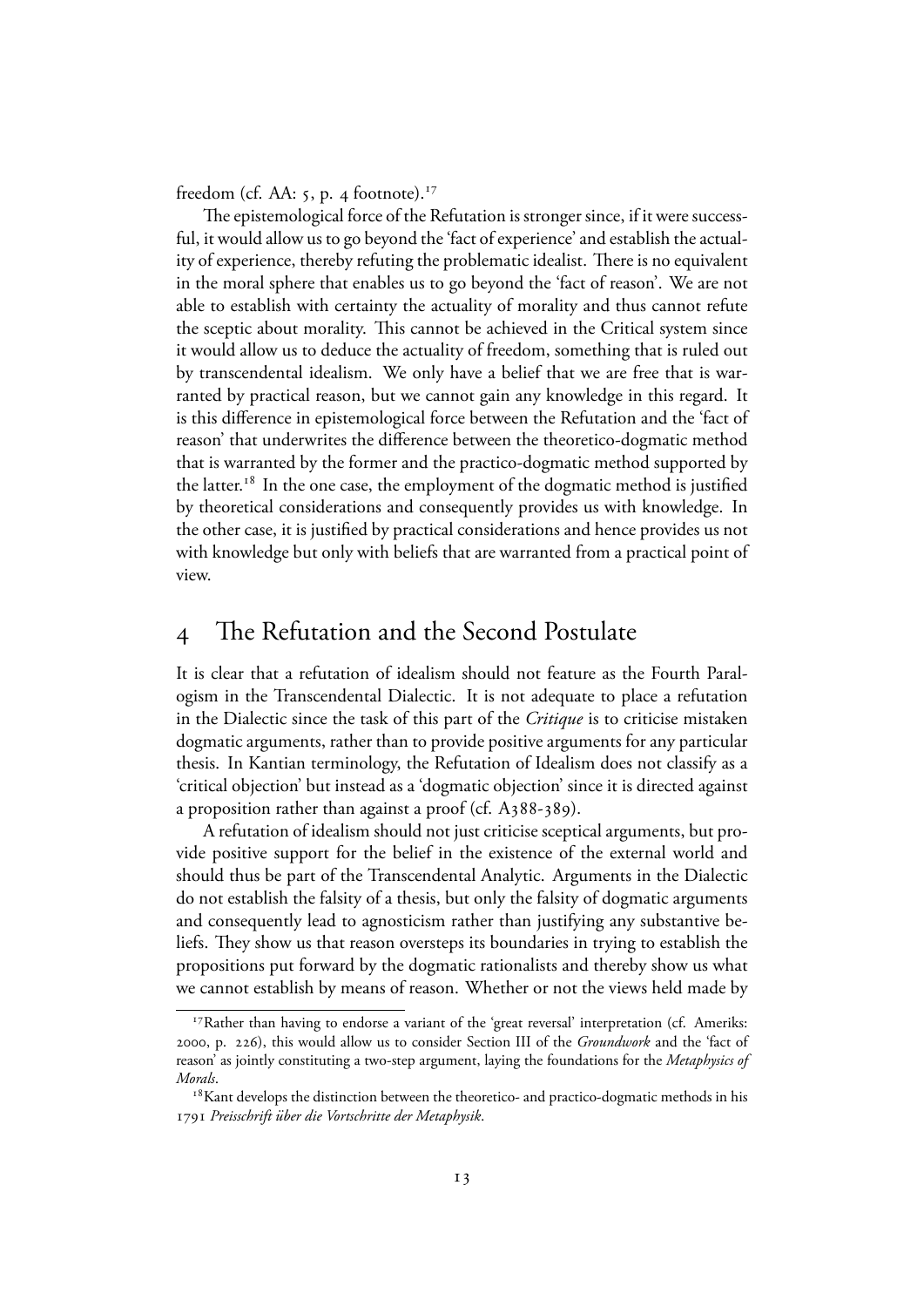the dogmatic philosophers are actually correct is a different matter.

Moreover, the Dialectic is concerned with the metaphysical claims of the dogmatists. Accordingly, it is not fitting to discuss the epistemological problem of idealism in the Dialectic. The rational psychologists misuse the 'I' of transcendental apperception to arrive at positive metaphysical conclusions. In particular, they attempt to demonstrate the immateriality and immortality of the soul. The task of the Paralogisms is to identify the errors involved in these dogmatic arguments and show how they result from a transcendental illusion. Cartesian scepticism regarding the external world does not belong amongst these arguments since it poses an epistemological challenge to our beliefs, rather than constituting a subreptive metaphysical argument that is based on an unavoidable illusion. Kant's replacement for the Fourth Paralogism, namely the discussion of the metaphysical claim that a being "could exist merely as thinking being" ( $B$ 409) in the B-Edition, is much better suited for the Paralogisms.

Thus, we can see that there are good reasons for being dissatisfied with a treatment of idealism in the Dialectic, since a refutation of idealism is a positive argument against epistemological scepticism and not a criticism that shows the metaphysical arguments of dogmatists to be mistaken and to be based on a transcendental illusion. However, where exactly it should be placed in the Analytic is a further question. In order to justify Kant's relocation we have to not only give reasons why it should no longer be in the Dialectic, but must give positive reasons for placing it after the Second Postulate. Here we can appeal to the distinction between empirically real and empirically ideal appearances and to our previous discussion of the relation between the Refutation and the Deduction to explain why Kant chose to relocate his refutation of idealism from the Paralogisms to the Postulates.

Strawson claims that the Refutation is "not very strategically placed in the middle of the Postulates of Empirical Thought" (Strawson: 1966, p. 122). Similarly, Bennett claims that Kant's reason for changing the position of the Refutation is "silly" (Bennett: 1966, p. 166). Such comments are not adequate as there are good reasons for placing the Refutation exactly where Kant chose to place it.

Occasionally commentators simply state that the Second Postulate is concerned with what is actual and that Kant wants to show in the Refutation that external objects are actual (cf. Guyer and Wood: 1998, p. 71 and Okochi: 2005, p. 45). While this is correct, there is more to be said and one ought to take seriously what he himself says, namely that idealism raises a serious objection to the arguments of the Second Postulate, insofar as it poses "what is a serious objection to these rules for proving existence mediately"  $(B274)$ .<sup>19</sup>

 $19$  Sellars accepts that the relocation makes sense, arguing that "[t]he relation of our knowledge of material things to our perceptual experiences is far more at home in a section devoted to the thesis that 'that which is bound up with the material conditions of experience, that is, with sen-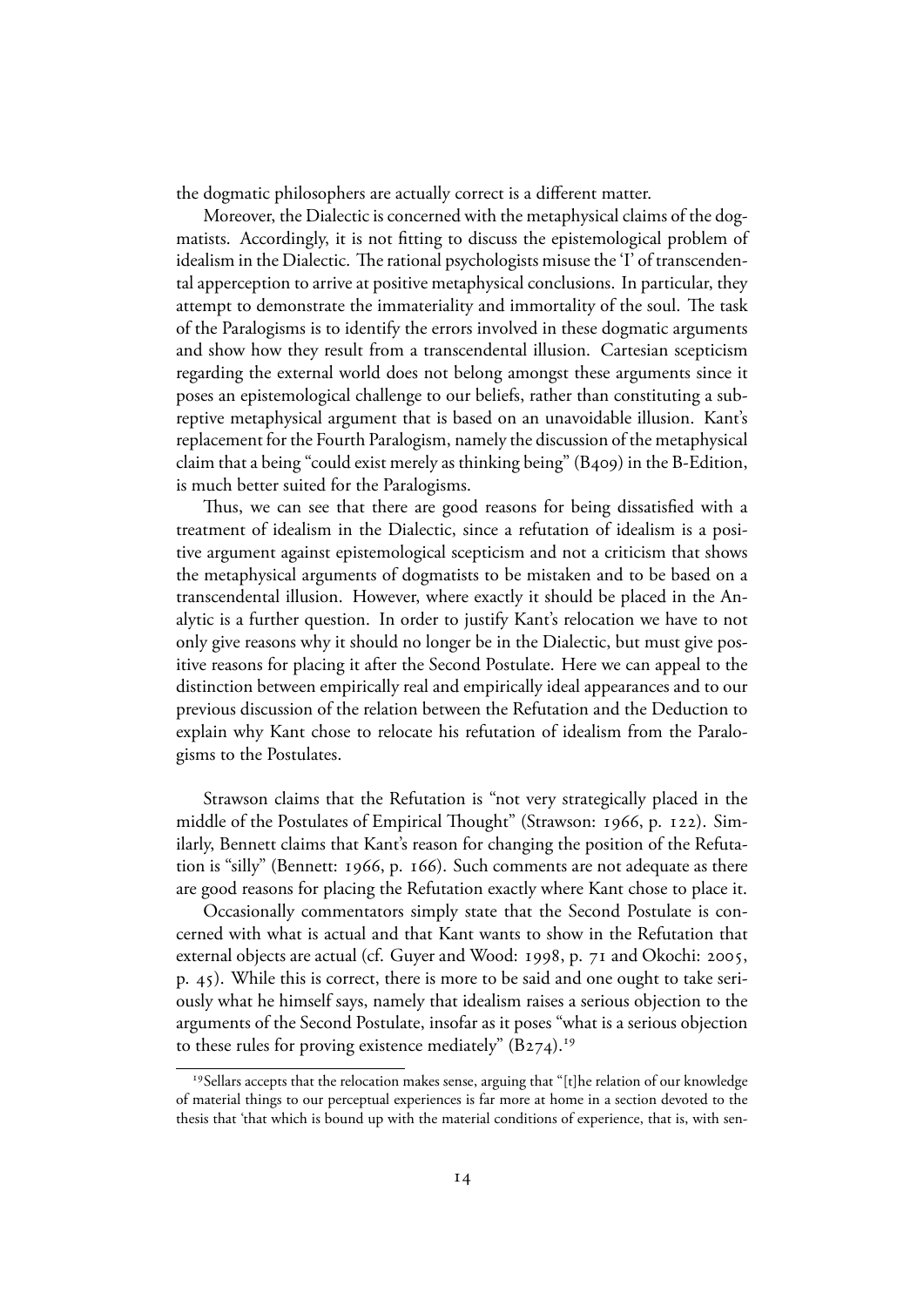First, we can note that the distinction between empirically real and empirically ideal appearances helps us to explain the location of the Refutation in the Second Edition. In particular, it makes sense to locate it in the System of Principles since there is a problem with the Principles insofar as they only apply to 'experience', understood in a thick sense, and not to representations produced by the imagination. Consequently, the Principles would be inapplicable if idealism were true. As Kant notes in the case of the Second Postulate, "[i]f we do not begin with *experience* . . . , then we are only making a vain display of wanting to discover or research the existence of any thing"  $(A226/B273-274,$  italics added).<sup>20</sup> To determine something as actual, to determine something as existing at a determinate moment in time, one needs to start out with experience and not with imagination. The same applies to all the other categories since they are equally concerned with the necessary presuppositions of experience. That we do have experience, in the thick sense in which Kant uses this notion, is in no way given. Though the categories would still be necessary presuppositions of the possibility of experience if idealism were to be true, there would not be any objects to which they would be applicable, making it the case that the categories would accordingly lack objective reality.

The Refutation is thus placed amongst the Principles because the Principles only apply to appearances that have objective correlates since only these appearances are produced by outer intuition and are part of 'experience'. Put differently,

<sup>20</sup>Cf. "Herewith the foundation of the postulate, that asserts the reality of perceived objects and above all of objects established according to a priori rules of experience, would be removed" (Brandt: 1987, p. 9).

sation, is actual.' For this bound-up-ness, when one spells it out *does have* an inferential aspect and therefore does lead naturally to the Cartesian problem" (Sellars:  $1974$ , p.  $166$ ).

However, though there is a Cartesian problem, it is to be found elsewhere. It is not that that which is bound up with sensation is subject to the Cartesian problem, i.e. that one has to make a problematic inference from sensation to its causes. This particular inferential aspect is not problematic given the apodeictic certainty of the law of causality. Instead, the problem lies in identifying that one is concerned with 'experience', i.e. in establishing that the apodeictic law of causality does indeed apply. The problematic inferential aspect thus enters the picture insofar as one must infer from having representations that these are representations produced by intuition rather than imagination. The awareness of appearances would have to warrant an inference to the claim that some of the appearances are empirically real and have objective correlates. Put differently, the idealist only challenges the premise underlying the application of these rules. He can accept that the rules can be applied if we have experience, but then questions whether they can in fact be applied to the appearances of which we are aware, since it is not certain whether the condition that we have experience is actually met. All that the idealist has to doubt is that we can know that we actually have outer intuitions, proposing instead the possibility that that which we take to be the product of outer intuition is actually produced by the imagination. In this way the problematic idealist issues an epistemological challenge by questioning whether we can have knowledge that there are in fact any objects to which these rules apply. If the Refutation were successful, the problematic inferential move from representation to intuition could be avoided insofar as we would then know that we are aware of empirically real appearances and that we do have outer intuitions and not merely outer imaginations.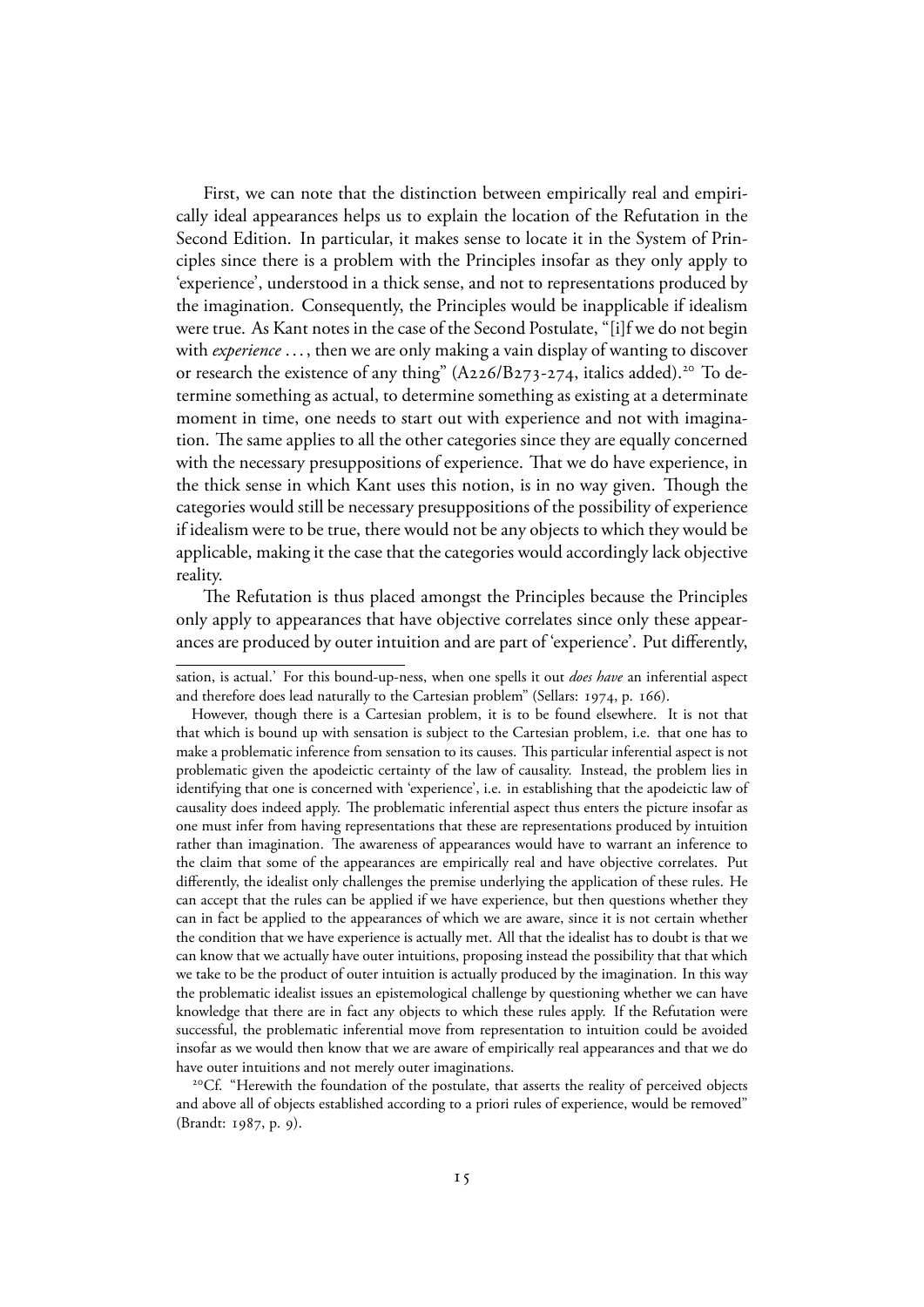only empirically real appearances are subject to the Principles, which means that they would not be of any significance if all objects of awareness were mere appearances that would lack objective correlates and would hence be empirically ideal. Consequently, the regressive argument of the Deduction must be turned into a progressive argument if the Principles are to be applicable and if the categories are to have objective reality. Accordingly, we can see that our interpretation of the relation between the Deduction and Refutation fits in nicely with the explanation that Kant gives for his relocation of his treatment of idealism.

Second, it should be noted that while all of the categories are dependent on experience in this way, the Postulates stand in a special relation to idealism. This is because the question of idealism does not pertain to the determinations of objects but to their ontological status and is accordingly related to the Postulates in that they concern the modal categories which "have the peculiarity that, as a determination of the object, they do not in the least augment the concept to which they are ascribed, but rather express only the relation to the faculty of cognition"  $(A219/B266)$ .

Third, we can see that the Refutation is appropriately placed after the Second Postulate in particular. To begin with, as noted above, this postulate is concerned with actuality and what Kant attempts to do in the Refutation is to prove that outer objects do exist, which is to say that they are actual. Moreover, the schema of actuality is "existence at a determinate time"  $(A_{145}/B_{184})$  which relates to the argument put forward in the Refutation insofar as it appeals to the conditions for determining one's existence in time. Furthermore, since this postulate is concerned with the material conditions of experience insofar as it holds that everything is actual that is connected according to the categories of relation with some actual perception (cf.  $A225/B272$ ), it requires that something be given in perception rather than merely imagined. If nothing were to be given in perception, but if instead everything were to be a product of the imagination, then this Postulate would become irrelevant. The First Postulate, by contrast, is concerned with the formal conditions of experience and is thus not directly dependent on perception. Since the Third Postulate is concerned with the general conditions of experience insofar as they determine the relations amongst that which is actual, its applicability is dependent on the Second Postulate, making it dependent on perception at one remove. Accordingly, we can see that it is the Second Postulate that is directly threatened by problematic idealism.

## 5 The Refutation and the noumenal sphere

Thus, we have seen that the Refutation is an attempt to prove the existence of phenomena. This implies that the Refutation of Idealism, if it were to be successful, would actually prove the existence of things in themselves. In particular, if it were to succeed, the Refutation would establish the existence of phenomena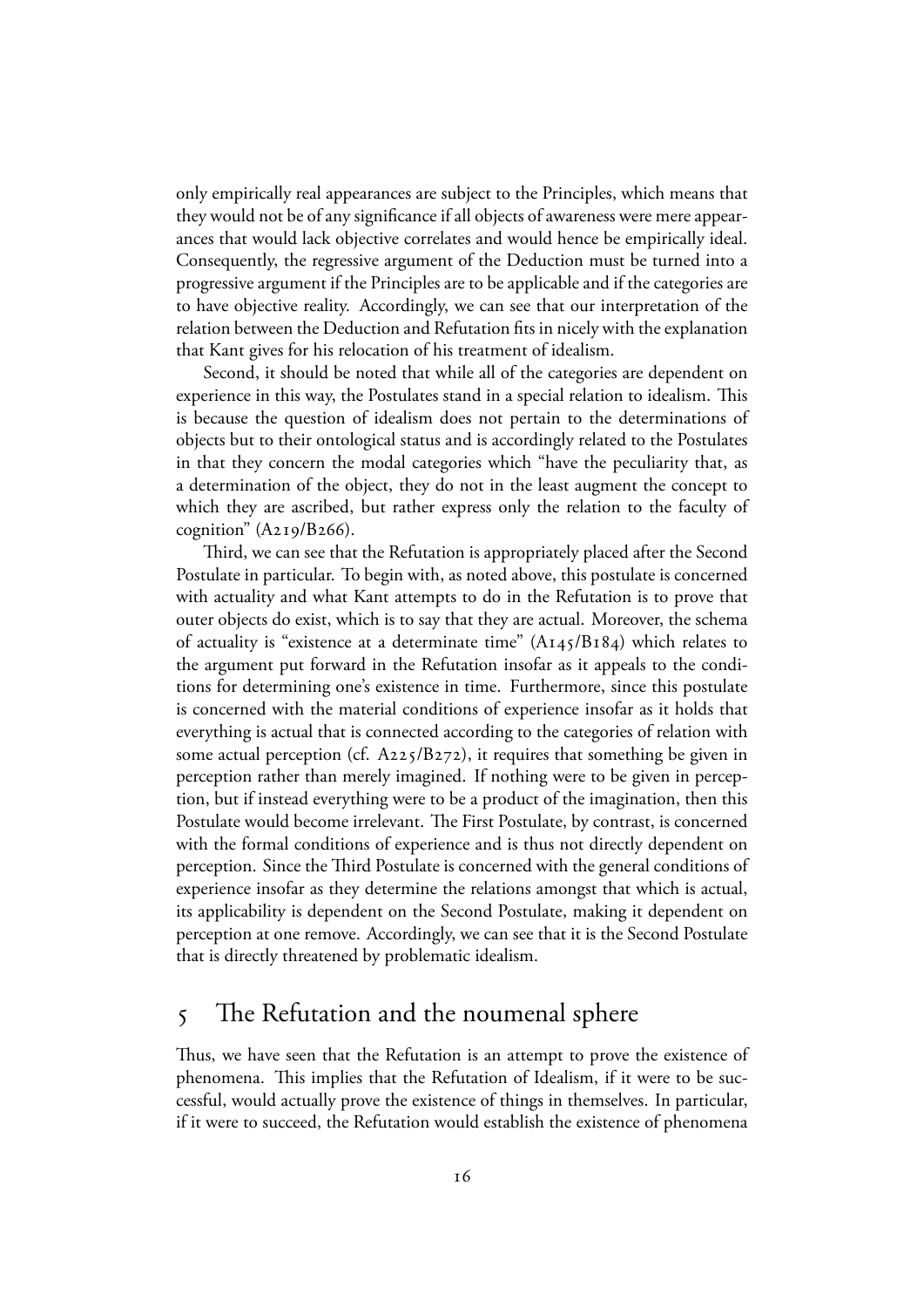and we would then be licensed to infer from this the existence of noumena, given that transcendental idealism requires that phenomena be grounded in noumena. This is because it is only by reference to things in themselves that we can make sense of the permanent existence of external objects that are independent of us.<sup>21</sup> The kind of mind-independence that is required for there to be empirically real external objects can only be grounded in the noumenal sphere. As Kant notes in his controversy with Eberhard, "the objective grounds, namely the things in themselves, are not in space and time, but in that which the Critique calls their extra- or super-sensible substrate (noumenon)"  $(8:207)$ . Thus, showing that there are appearances that have not been produced by the imagination but result from outer intuition and to which the categories are applicable is tantamount to showing that there are noumena.

Kant explicitly states this in some of the later Reflexionen, particularly in R5984, R6312, R6317 and R6323. "Thus the ground of the possibility of the latter [i.e. the possibility of the temporal determination of my existence in time] must lie in the relation of the representation to something outside us, more precisely something that is itself not again mere inner representation, i.e. form of the appearance, and consequently thing in itself" (AA: 18, p. 612, R6312). Similarly, Kant talks about the need for something outer "that not merely exists in my representation (but (as thing) in itself)" (AA:  $18$ , p. 643, R6323).

While the Refutation would prove the existence of noumena, this is not in conflict with the epistemic strictures of transcendental idealism That we know that noumena exist (although we do not know them) does not violate critical principles, as these noumena are completely indeterminate for us. We lack knowledge of any of their positive determinations and can only consider them as whatever it is that grounds phenomena. The Refutation only underwrites the limited claim that there are noumena that ground phenomena, but it does not allow us to attribute any positive determinations to them.

Guyer argues that the Refutation cannot prove the existence of noumena as they are inaccessible to our knowledge (cf. Guyer:  $1987$ , p. 282). His argument, however, is based on the mistaken assumption that the external objects are to be equated with noumena.<sup>22</sup> This assumption is misguided since noumena

<sup>&</sup>lt;sup>21</sup>Without bringing in things in themselves, it would not be possible to respond to Guyer's charge that "in spite of the stress Kant places on the contrast between a 'thing outside me' and a 'mere representation,' it is not obvious what this contrast *means*. Thus, exactly *what* thesis the refutation is supposed to prove is unclear" (Guyer:  $1987$ , p. 280).

 $22$ This mistake has a long history going back to the first reviews of the Second Edition of the *Critique*. It can be found, for instance, in H. A. Pistorius' review in the *Allgemeine deutsche Bibliothek* (cf. Pistorius: 1788, p. 349).

This misguided assumption also underlies other objections against interpreting Kant as invoking transcendentally distinct objects in making the distinction between things and mere representations, such as the one put forward by Emundts to the effect that "[i]f he were talking about the thing in itself as that whose affection causes a representation, then he would have to claim that the thing in itself has to be conceived as persistent" (Emundts: 2010, p. 180). While such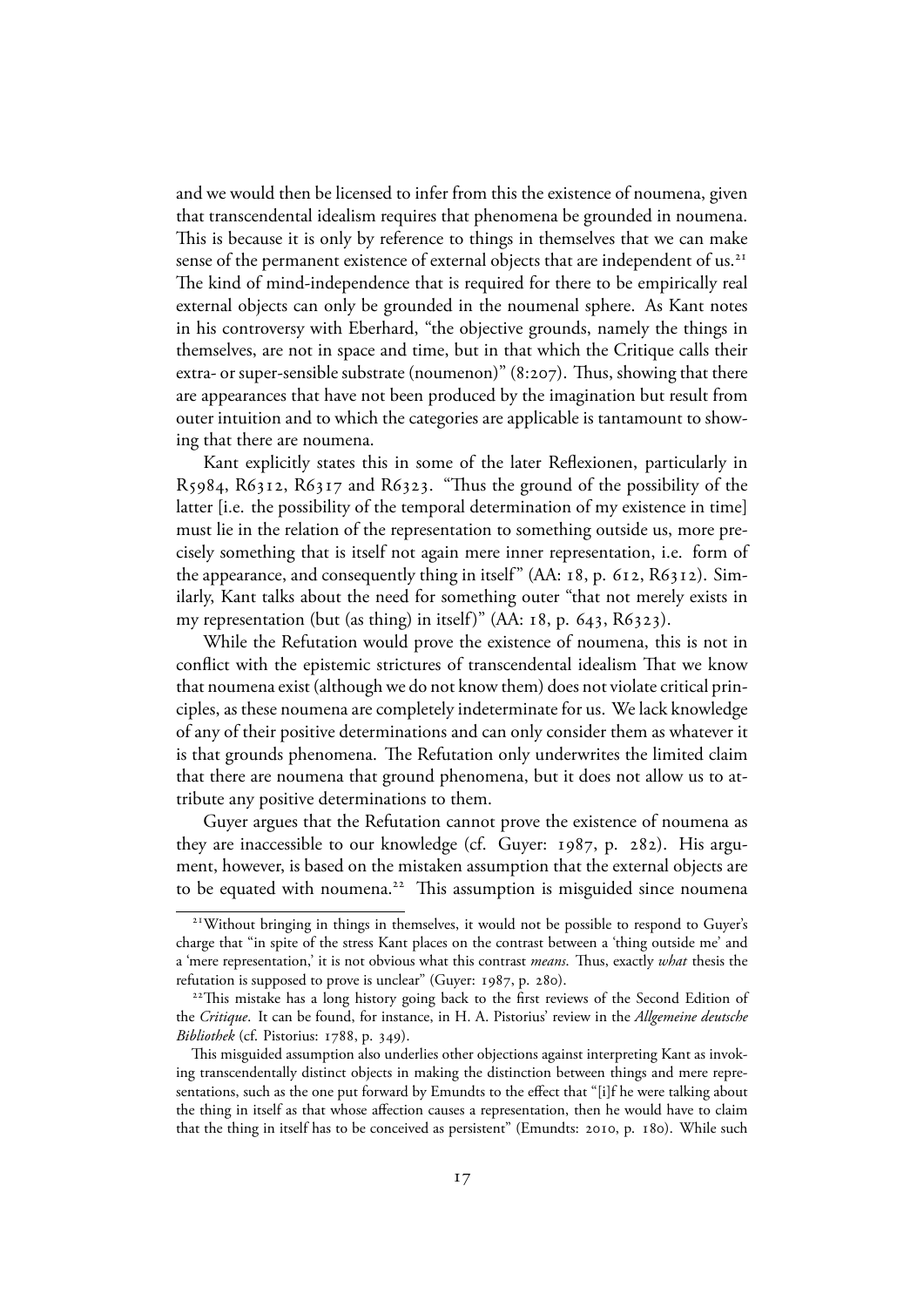are only needed to explain the possibility of external objects, rather than being identified with these objects. In other words, noumena constitute the ground of externality, which means that without noumena there could not be any external and empirically real objects.<sup>23</sup>

The proof of the existence of noumena is consequently a transcendental proof, insofar as the existence of noumena is a necessary presupposition for the possibility of externality, and externality, in turn, is a necessary presupposition for the possibility of experience. The existence of noumena is thus a necessary presupposition for a necessary presupposition for the possibility of experience. Accordingly, it is a mediate rather than an immediate transcendental proof.

#### Conclusion

Thus, we can see that the Refutation of Idealism is consistent with the Fourth Paralogism. While the Fourth Paralogism is concerned with showing that we can be immediately aware of outer appearances and that such appearances are in space, the Refutation tries to establish that there exist phenomena, that some outer appearances are empirically real and have objective correlates, thereby refuting the epistemological challenge of the problematic idealist. Kant attempts to show that the apparent possibility that all appearances are products of the imagination rather than resulting from intuition is not a real possibility. If the sceptical scenario depicted by the idealist were to be true, the Postulates, as well as the other synthetic a priori principles of pure understanding, would be inapplicable and the categories would lack objective reality. Accordingly, we can understand why Kant relocated his discussion of idealism, trying to repudiate the idealistic challenge to the applicability of the Second Postulate. On this understanding, the Refutation occupies a crucial role in the Analytic, turning the regressive argument of the Deduction into a progressive argument. After having shown that the categories are necessary presuppositions of the possibility of experience and that experience is governed by various synthetic a priori principles of pure understanding, in the Refutation Kant attempts to establish that we actually have experience of external objects. He tries to achieve this by starting from the indubitable fact that we have self-knowledge, that is, that we are conscious of ourselves as existing in time. This starting-point is supposedly even accepted by the Cartesian sceptic who is motivated by the methodical doubt. He then wants to demonstrate that the ex-

objections are telling against those construals that identify the thing in itself with the "*thing* outside me", they do not affect the interpretation developed in this paper which distinguishes the transcendentally distinct atemporal ground from the objective persistent phenomenon.

<sup>&</sup>lt;sup>23</sup>This kind of view might appear to be problematic insofar as it would seem to be subject to problems of double-affection. For an account of transcendental idealism that allows us to make sense of the idea that noumena ground phenomena whilst avoiding a commitment to a theory of double-affection, cf. Bader: 2010.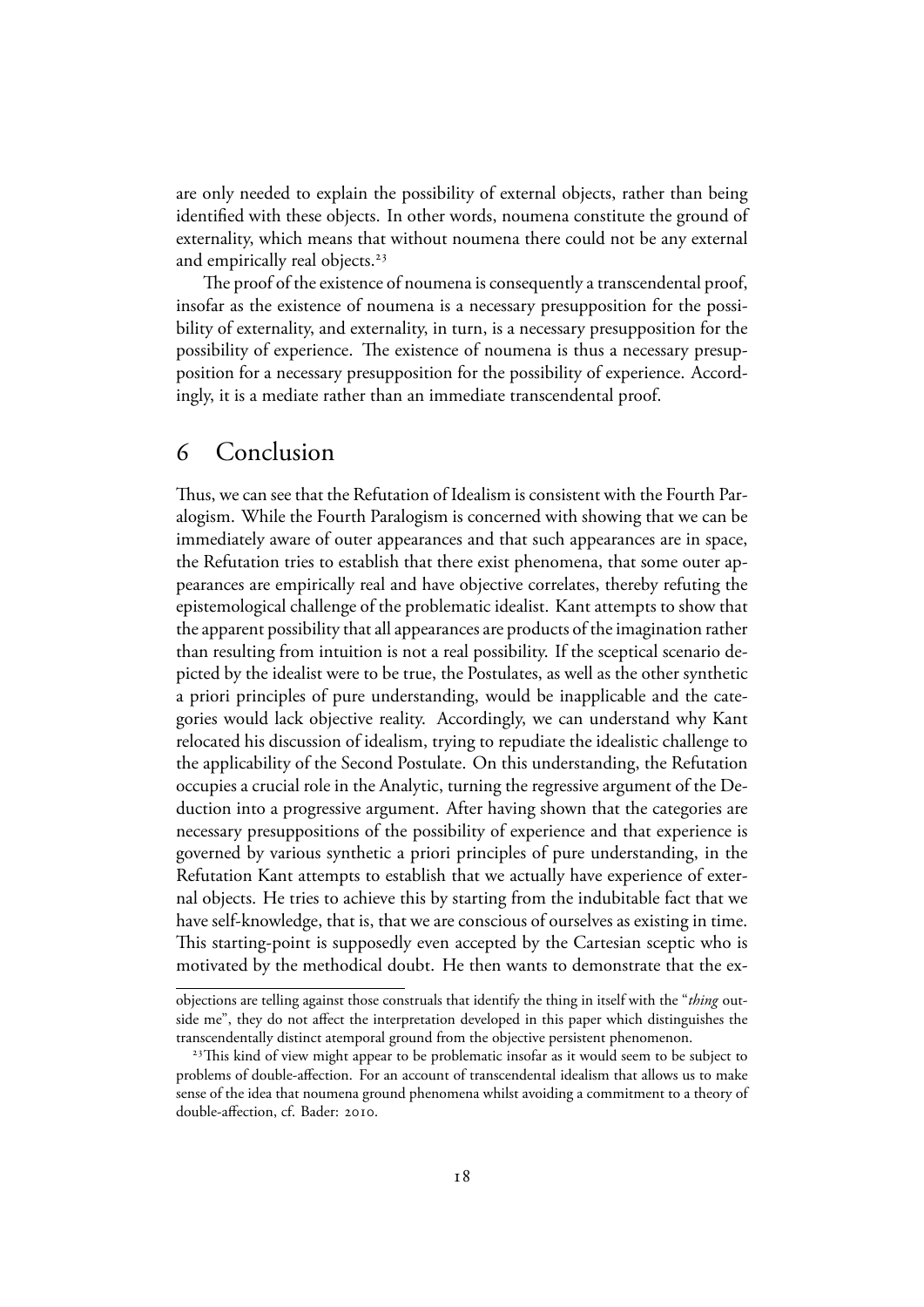istence of external objects is a necessary presupposition for the possibility of such self-knowledge, thereby refuting problematic idealism.<sup>24</sup>

<sup>&</sup>lt;sup>24</sup> For helpful comments and discussions, I would like to thank Karl Ameriks, Andrea Christofidou, Corey Dyck, Colin Marshall, Tyke Nunez, two anonymous referees and an audience at a UK Kant Society conference.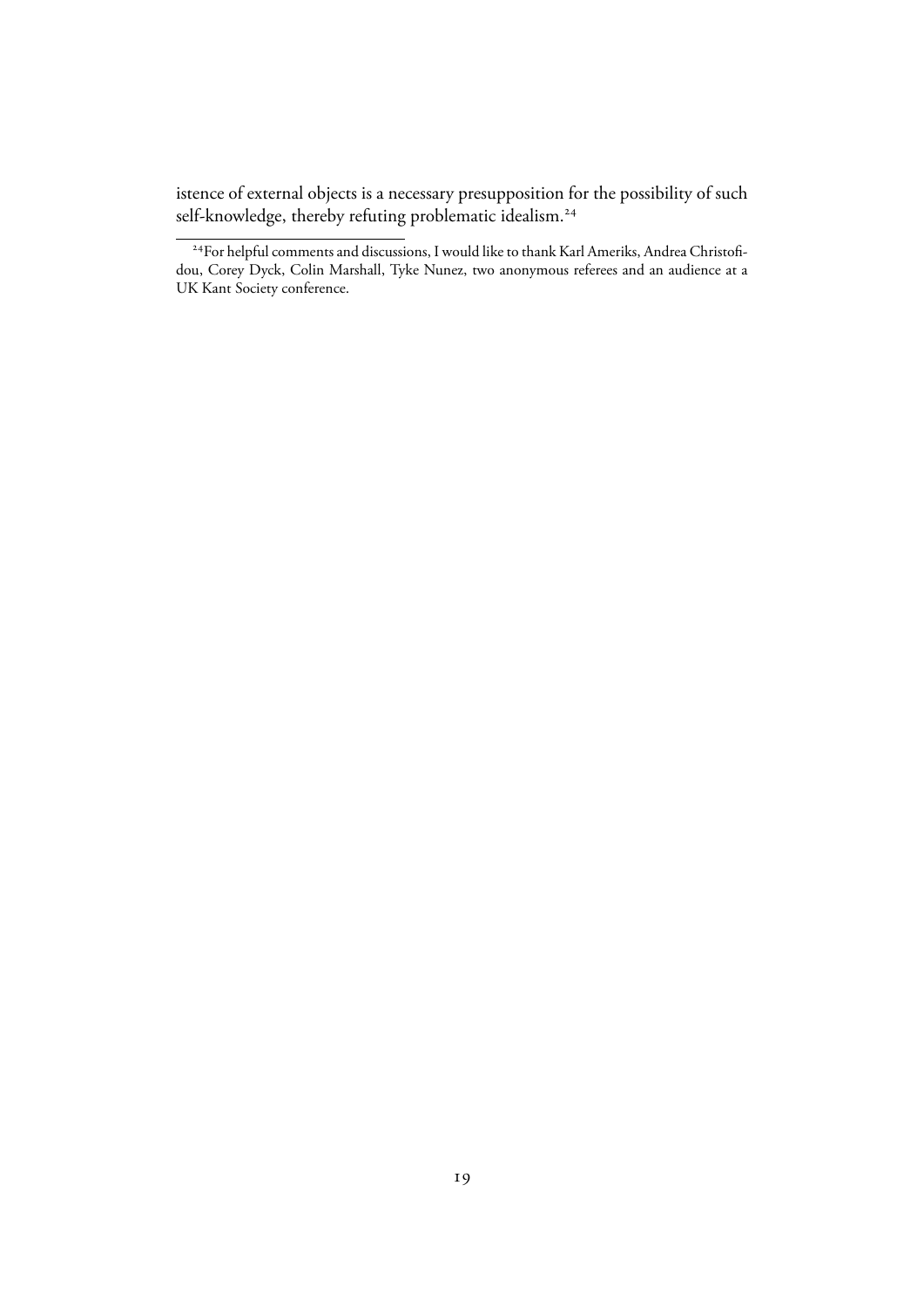## References

- [1] AMERIKS, K. *Kant's Theory of Mind*, 2nd ed. Oxford University Press, 2000.
- [2] AMERIKS, K. *Interpreting Kant's Critiques*. Oxford University Press, 2003.
- [3] AMERIKS, K. *Kant and the Historical Turn: Philosophy as Critical Interpreta*tion. Oxford University Press, 2006.
- [4] BADER, R. M. *The Transcendental Structure of the World*. PhD thesis, University of St Andrews, 2010.
- [5] BADER, R. M. Self-Knowledge in  $\S$ 7 of the Transcendental Aesthetic. In *Proceedings of the XI*th *International Kant Kongress*, S. Bacin, Ed. de Gruyter, forthcoming.
- [6] BENNETT, J. *Kant's Analytic*. Cambridge University Press, 1966.
- [7] BRANDT, R. Einleitung zu 'Eine neu aufgefundene Reflexion Kants "Vom inneren Sinne" (Loses Blatt Leningrad 1)'. In *Neue Autographen und Dokumente zu Kants Leben, Schriften und Vorlesungen*, R. Brandt and W. Stark, Eds. Felix Meiner Verlag,  $1987$ , pp.  $1 - 17$ .
- [8] BRANDT, R. Der Zirkel im dritten Abschnitt von Kants Grundlegung zur Metaphysik der Sitten. In *Kant. Analyen – Probleme – Kritik*, H. Oberer and G. Seel, Eds. Königshausen und Neumann, 1989.
- [9] DYCK, C. Turning the Game against the Idealist: Mendelssohn's Refutation of Idealism in the *Morgenstunden* and Kant's Replies. Manuscript.
- [10] EMUNDTS, D. The Refutation of Idealism and the Distinction between Phenomena and Noumena. In *The Cambridge Companion to Kant's 'Critique of Pure Reason*', P. Guyer, Ed. Cambridge University Press, 2010, pp.  $168 - 189$ .
- [11] ENGSTROM, S. The Transcendental Deduction and Skepticism. *Journal of the History of Philosophy 32, 3 (1994), 359-380.*
- [12] FEDER, J., AND GARVE, C. Die Göttinger Rezension. In *Prolegomena zu* einer jeden künftigen Metaphysik, die als Wissenschaft wird auftreten können, R. Malter, Ed. Reclam, 1989, pp. 192-200.
- [13] GOLDSCHMIDT, L. Kants 'Widerlegung des Idealismus' I. *Archiv für systematische Philosophie 5* (1899), 420–453.
- [14] GOLDSCHMIDT, L. Kants 'Widerlegung des Idealismus' II. *Archiv für systematische Philosophie 6* (1900), 28–63.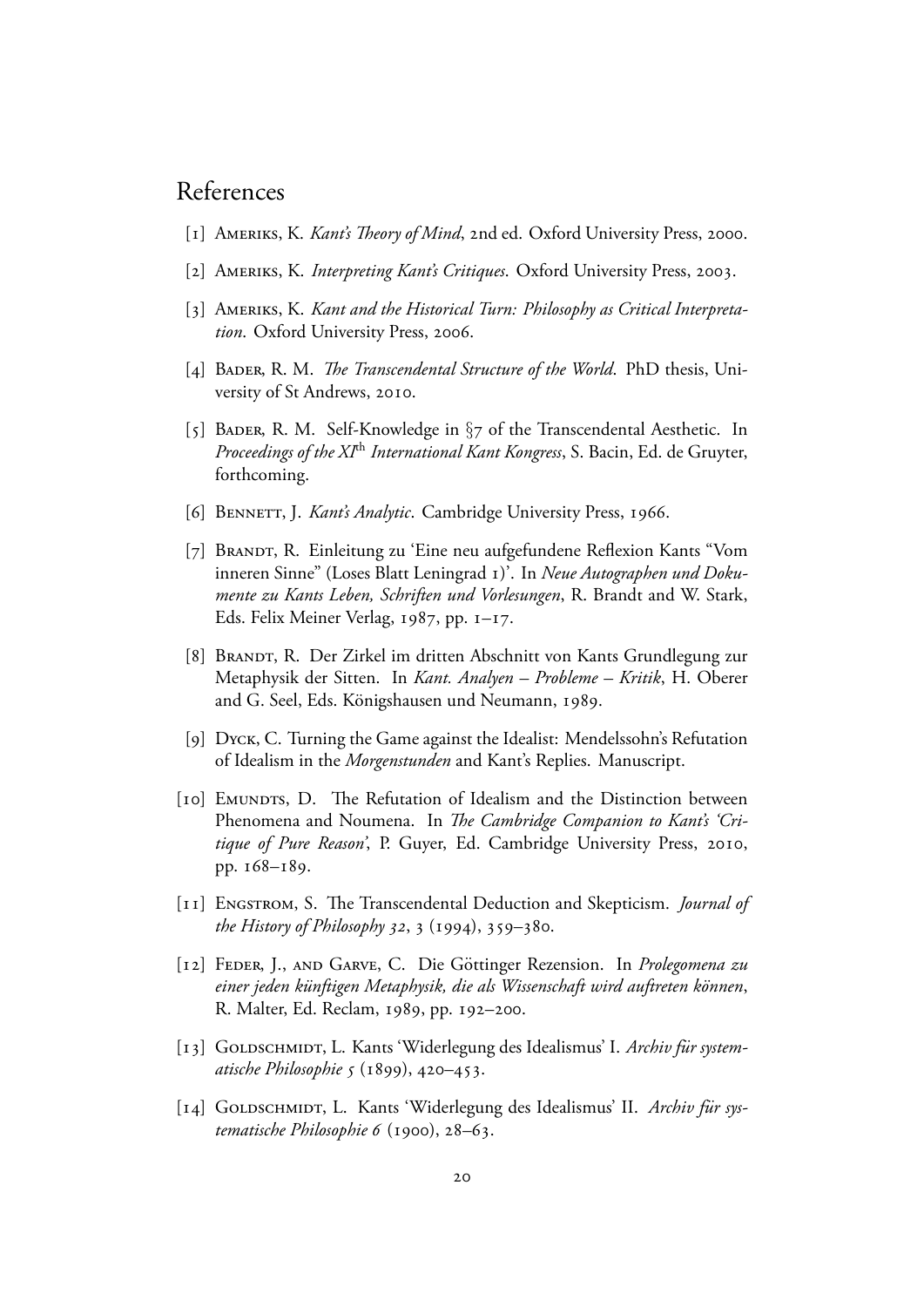- [15] GUYER, P. *Kant and the Claims of Knowledge*. Cambridge University Press, 1987.
- [16] GUYER, P., AND WOOD, A. Introduction. In *Critique of Pure Reason*. Cambridge University Press, 1998, pp. 1-80.
- [] J, F. H. *David Hume uber den Glauben, oder Idealismus und Realismus,* ¨ *ein Gespräch*. Löwe, 1785.
- [18] KANT, I. *Kants gesammelte Schriften*. Reimer/de Gruyter, 1900.
- [] K, I. Vom inneren Sinne (Loses Blatt Leningrad ). In *Neue Autographen und Dokumente zu Kants Leben, Schriften und Vorlesungen*, R. Brandt and W. Stark, Eds. Felix Meiner Verlag, 1987, pp. 18–21.
- [20] KEMP SMITH, N. *A Commentary to Kant's 'Critique of Pure Reason'*, 2nd, revised and enlarged ed. Macmillan, 1923.
- [21] LONGUENESSE, B. Kant's 'I Think' and Descartes' 'I Am a Thing That Thinks'. In *Kant and the Early Moderns*, D. Garber and B. Longuenesse, Eds. Princeton University Press, 2008, pp. 9-31.
- [22] MAIMON, S. *Versuch über die Transcendentalphilosophie*. Voss und Sohn, 1790.
- [23] OKOCHI, T. Der Transzendentale Idealismus und die Widerlegung des Materialen Idealismus in den Beiden Auflagen der Kritik der Reinen Vernunft und den Prolegomena von Kant. *Hitotsubashi Journal of Social Studies*   $(2005), 33 - 51.$
- [24] PISTORIUS, H. A. Critik der reinen Vernunft von Immanuel Kant, Prof. in Königsberg, der Königl. Akademie der Wissenschaften in Berlin Mitglied. Zweyte hin und wieder verbesserte Auflage. *Allgemeine deutsche Bibliothek*  $8I, 2$  (1788), 343–354.
- [25] REINHOLD, K. L. *Beyträge zur Berichtingung bisheriger Missverständnisse der Philosophen. Erster Band das Fundament der Elementarphilosophie betreffend.* Johann Michael Mauke, 1790.
- [26] SCHÖNECKER, D. Zur Analytizität der Grundlegung. Kant-Studien 87  $(1996), 348 - 354.$
- [27] SELLARS, W. Kant's Transcendental Idealism. In *Proceedings of the Ottawa Congress on Kant*, P. Laberge, F. Duchesneau, and B. E. Morrisey, Eds. University of Ottawa Press,  $1974$ , pp.  $165 - 181$ .